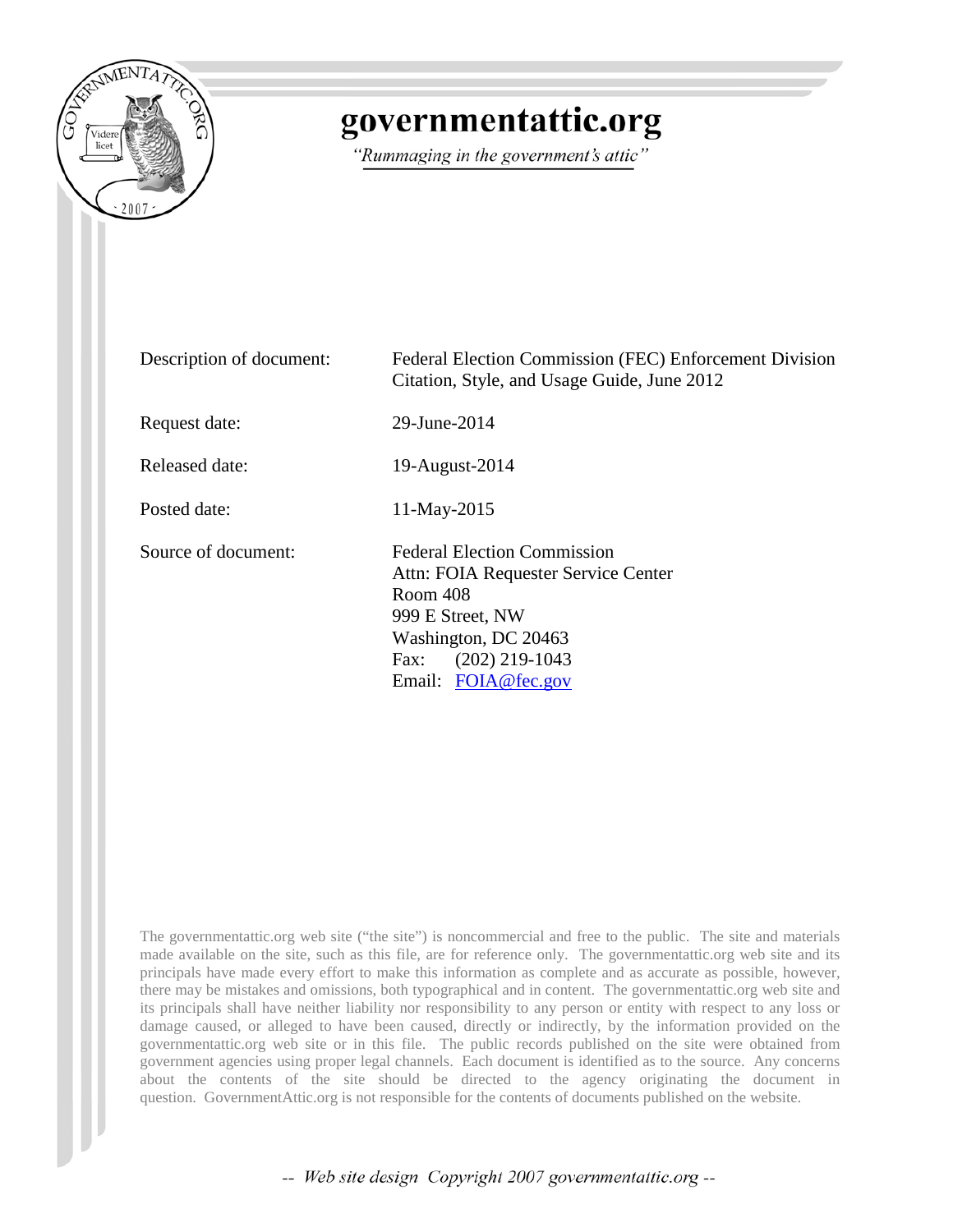#### **ENFORCEMENT DIVISION** CITATION, STYLE, AND USAGE GUIDE **JUNE 2012**

#### PART ONE: PAGE LAYOUT AND FONTS

#### PART TWO: CASES AND OTHER CITATION FORMS

| 6.  |  |
|-----|--|
| 7.  |  |
| 8.  |  |
| 9.  |  |
| 10. |  |
| 11. |  |
| 12. |  |
| 13. |  |
| 14. |  |
| 15. |  |

#### PART THREE: PUNCTUATION, CAPITALIZATION, SPELLING, AND NUMBERING

| 16.           |  |
|---------------|--|
| 17.           |  |
| <sup>18</sup> |  |
| -19.          |  |
| 20.           |  |
| 21.           |  |
| 22.           |  |
| 23.           |  |
| 24.           |  |
| 25.           |  |
| 26.           |  |

#### PART FOUR: USAGE AND DICTION

| 27. |  |
|-----|--|
|     |  |

#### **PART FIVE: HEADINGS**

| 29. |  |
|-----|--|
| 30. |  |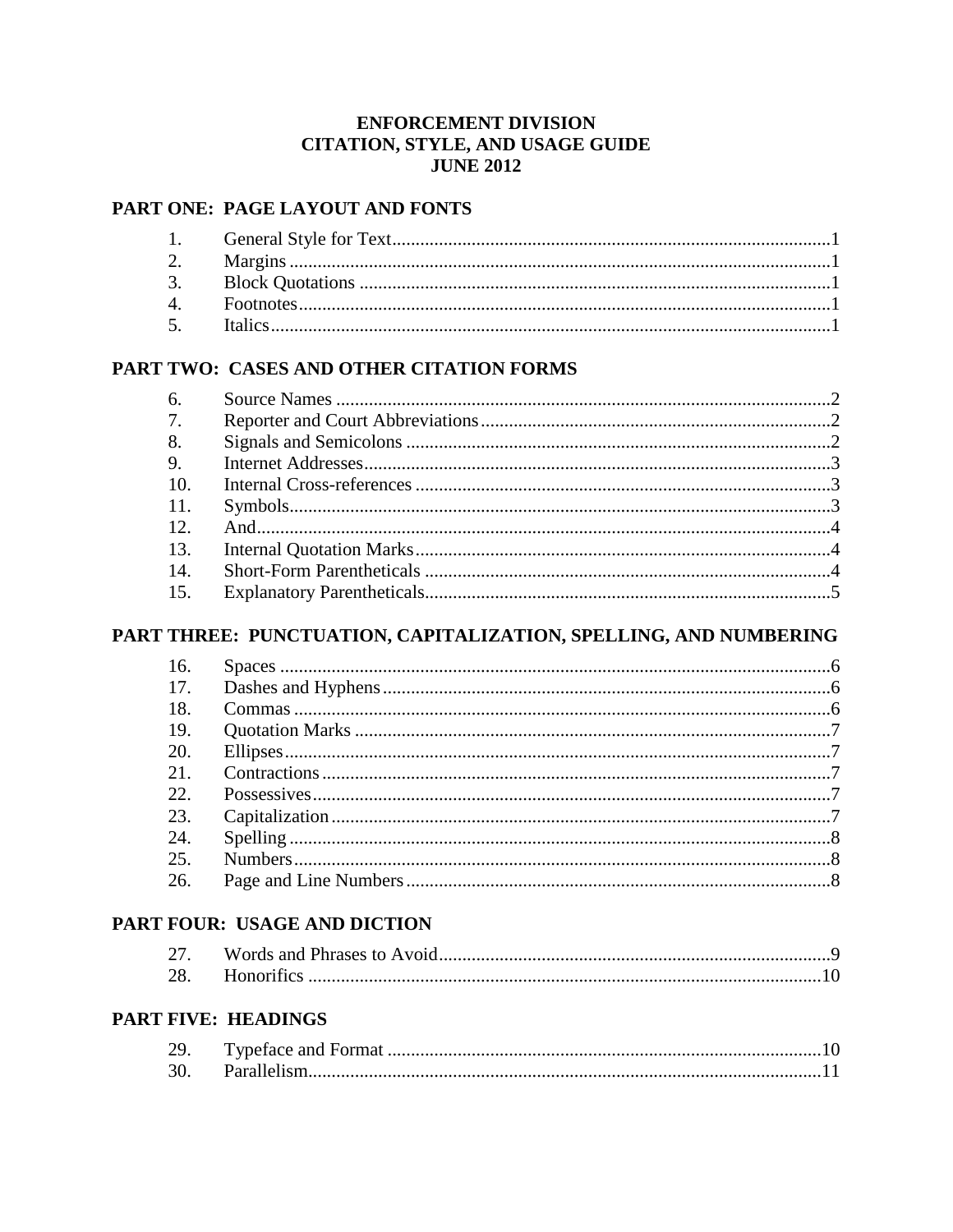#### **ENFORCEMENT DIVISION CITATION, STYLE, AND USAGE GUIDE JUNE 2012**

#### **PART ONE: PAGE LAYOUT AND FONTS**

- 1. General style for main text: Times New Roman; 12-point font; double line spacing. Same, but single space for memoranda.
	- **TIP**: Apply the Word style "Main Text-Enf" to main text in reports and briefs to the Commission, and "Memo-Main Text-Enf" style for memoranda to the Commission. See Appendix B.
- 2. **Margins:** 6.5 inches of text per line (*i.e.*, one-inch margins).

#### 3. **Block quotations**:

- a. For quotes of 50 or more words in text, use block quotes.
- b. Indent the entire quote an additional 34-inch on each side, omit the quotation marks, and single line space. Set the paragraph format to include a 12-point space "after" each paragraph to create a single-line gap between the block quote and the return to standard text.
	- **TIP**: Apply the Word style "Block Quote-Enf" for formatting block quotes in normal text. See Appendix B.
- c. Cite the source for the block quote with no indent in the next line, and in reports and briefs commence double space type again (or just reselect Word style "Main Text-Enf.").
- d. Do not use block quotes in footnotes.

#### 4. **Footnotes**:

- a. 10-point font with a 0.5" indent following the footnote number and at the beginning of new paragraphs within footnotes.
- b. Set the paragraph format to include a 10-point space "after" each paragraph to create a single-line gap between footnotes and between paragraphs within footnotes.
	- **TIP**: Apply the Word style "Footnote Text-Enf," for formatting footnote text. See Appendix B.
- 5. **Italics**: Use *italics* instead of underlines. Notwithstanding *Bluebook* rule 7(b), *do* italicize foreign phrases and abbreviations, such as "*i.e.*," "*e.g.*," "*a fortiori*," "*duces tecum*," "*quid pro quo*," "[*sic*]," "*sua sponte*," *etc.*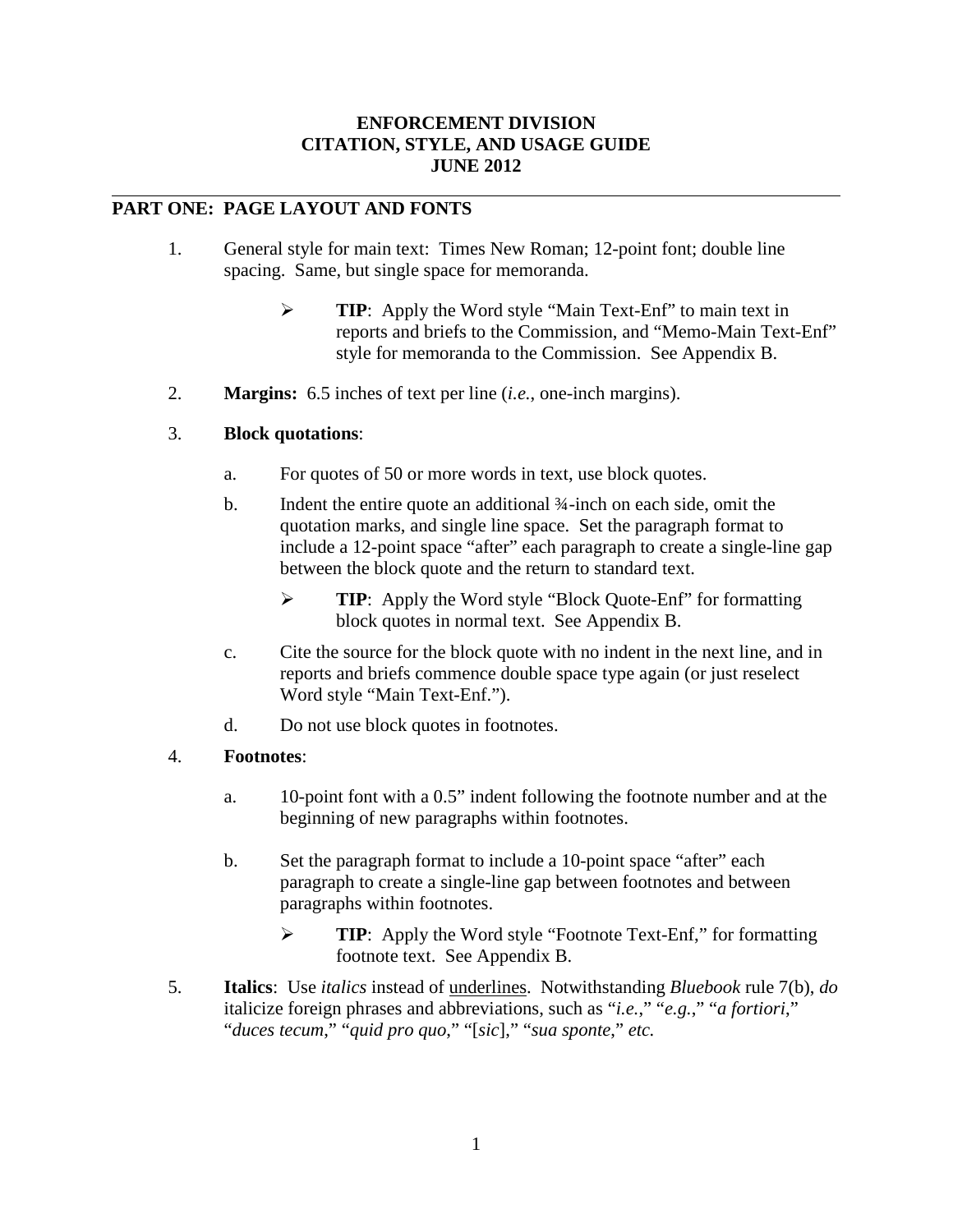#### **PART TWO: CASE AND OTHER CITATION FORMS**

#### 6. **Source Names**:

- a. In citations, abbreviate all source names per *Bluebook* rules, including abbreviation of the first word of a party name in a case or Commission matter.
	- *Buckley v. Am. Constitutional Law Found.*
	- MUR 3774 (Nat'l Republican Senatorial Comm.)
- b. If a source is named in a textual sentence:
	- $\triangleright$  Do not abbreviate words (other than indications of corporate status, such as "Co.," "Inc.," or "Ass'n"):
		- Justice Blackmun concurred in *California Medical*.
		- $\triangleright$  **OR** (if short form was previously given): Justice Blackmun concurred in *CMA*.
		- **NOT**: Justice Blackmun concurred in *Cal. Med*.
	- $\triangleright$  Do not repeat the name in a citation at the end of that sentence unless there is an intervening reference that creates ambiguity.
		- In *Buckley*, the Court upheld these provisions. 424 U.S. at 15.
		- **NOT**: In *Buckley*, the Court upheld these provisions. *Buckley*, 424 U.S. at 15.
		- **BUT**: In *Buckley*, as in *McConnell*, the Court upheld these provisions. *Buckley*, 424 U.S. at 15.
- c. **Note**: If the first citation to a source is in a footnote, the full cite should be used the first time cited in the text, but once the full cite is used in the text, the short form can be used in all subsequent footnotes.
- 7. **Reporter and Court Abbreviations**: Follow *Bluebook* Rule 6.1 concerning spaces between abbreviations. Thus, there are no spaces within these reporter abbreviations: F.2d, F.3d, U.S. There are spaces within these reporter abbreviations (underscored here for clarity): F.\_Supp.\_2d, S.\_Ct. There are no spaces within S.D.N.Y., D.D.C., and the like, but there are within E.D. Va., N.D. Cal., and the like.

#### 8. **Signals and Semicolons**:

a. With a few exceptions, citations are separated by semicolons, not periods, even when there are multiple signals in a citation.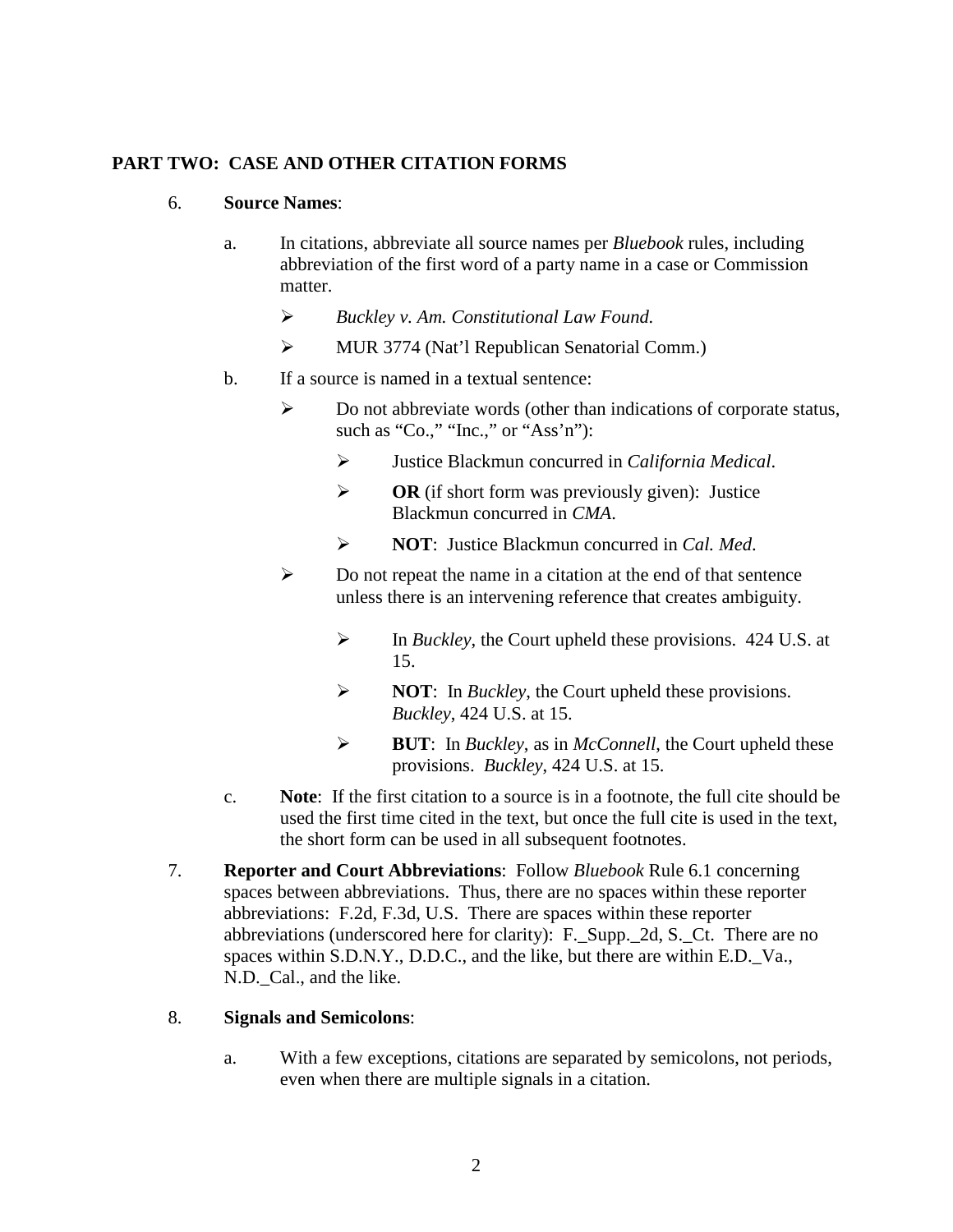- *Buckley*, 424 U.S. at 10; *see also McConnell*, 540 U.S. at 97.
- **NOT**: *Buckley*, 424 U.S. at 10. *See also McConnell*, 540 U.S. at 97.

**Exceptions**: As described further at *Bluebook* Rule 1.3, use a period before and capitalize the *Compare*, *But see* (or *Contra*), and *See Generally* signal groups.

- b. When using a signal as a verb in a textual sentence, do not italicize the signal; if the textual signal contains the abbreviation "*e.g.*," use the unabbreviated form ("see, for example,").
	- $\triangleright$  For further information about the use and order of signals in citations, see generally Rule 1 of the *Bluebook*.
- 9. **Internet Addresses**: Notwithstanding *Bluebook* Rule 18.2.2, for convenience of the Commission, hyperlinks are permissible in citations to internet resources.

#### 10. **Internal Cross-references**:

- a. To simplify the editing process, a note in the nature of "as discussed above [or below]" generally is preferred over the use of internal cross-references.
- b. When necessary to refer with specificity to the location of other content in the same writing, however, internal cross-references should refer to "p." or "pp." or "Part," not to "at" or "part" or "section" or "page."
- c. The *supra*/*infra* precedes the page or Part number.
	- *See infra* pp. 4-5*.*
	- $\triangleright$  *Supra* Part II(A)(1).
	- **NOT**: *See* pp. 4-5, *infra.*
- 11. **Symbols**: Use section and paragraph symbols; do not insert a comma between the source and the symbol (*Bluebook* Rule 3.3):
	- 2 U.S.C. § 431(4); 11 C.F.R. §§ 104.20, 114.15; *see* Compl. ¶¶ 43-45; Singer Resp. ¶ 3.
	- NOT**:** Resp**., ¶ 3.**
	- a. Use nonbreaking spaces (shift  $+$  control  $+$  space) to avoid separating section or paragraph signs from the number that follows at the end of a line of text. Similarly, use nonbreaking hyphens (shift + control + hyphen) to prevent numerical ranges (pages, sections, *etc.*) from carrying across lines. Do *not* use tabs or hard returns for those purposes.
	- b. For citations to multiple *sub*sections, use one section symbol, and place a comma between subsections. *E.g.*, 2 U.S.C. § 434(d)(1), (e)(2). For citations to multiple (non-consecutive) *sections*, use two symbols, and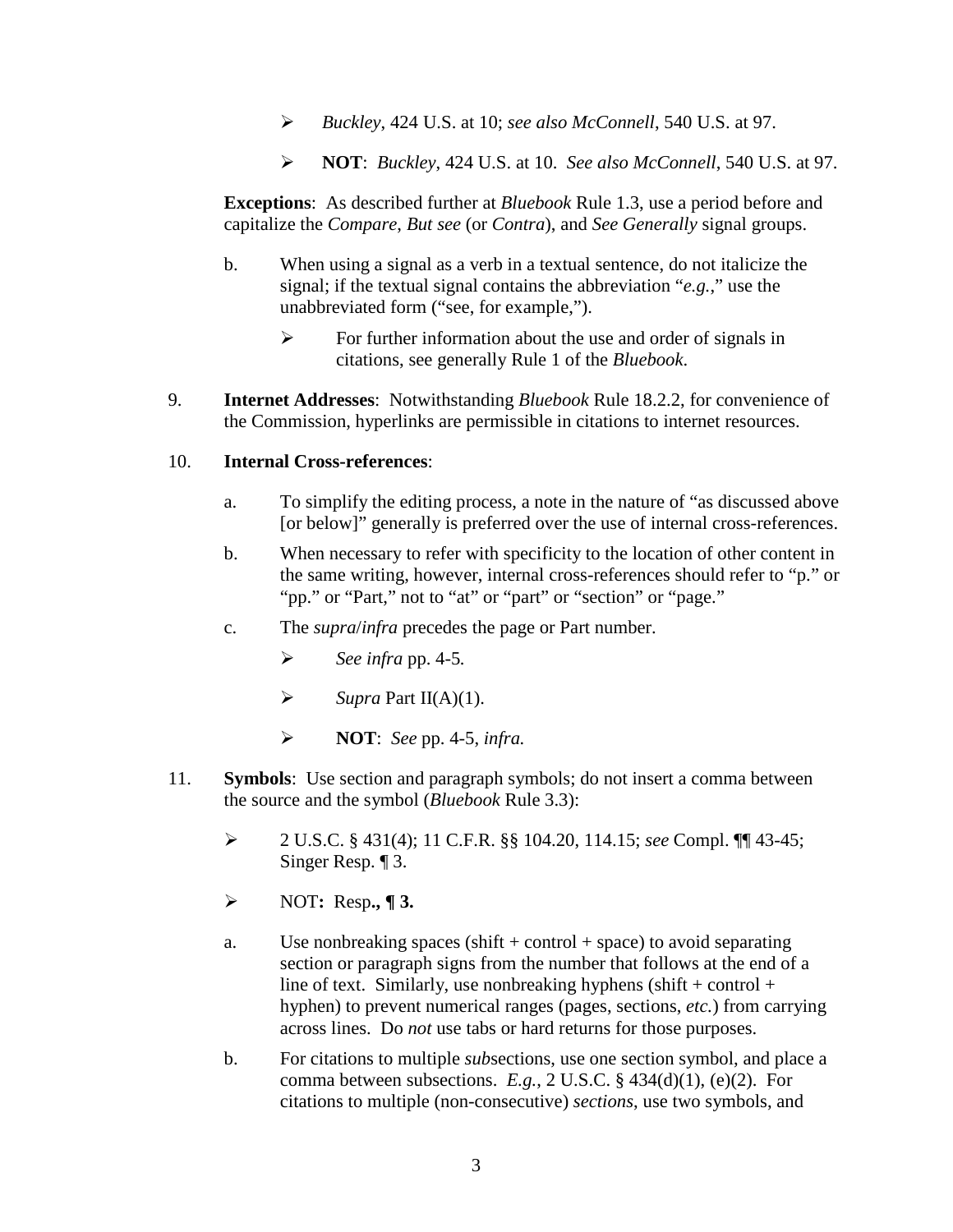place a comma between the sections. *E.g.*, 2 U.S.C. §§ 431(10), 434(d). For citations to consecutive sections or subsections, use a hyphen. *E.g.*, 2 U.S.C. § 434(b)-(c); 11 C.F.R. §§ 100-116**.**

- 12. **And**: Do not use "and" in *citations* to multiple pages, sections, or paragraphs or string cites to multiple authorities; use a comma or semi-colon, as appropriate. "And" may be used for those purposes, however, in *textual sentences*:
	- 2 U.S.C. §§ 441c, 441f; 11 C.F.R. §§ 109.21, 109.23.
	- *See, e.g.*, MUR 3987 (Hughes Aircraft Co.); MUR 2314 (Santini).
	- $\triangleright$  Compl. at 2; *Id.*, Ex. A at 5.
	- **NOT:** 2 U.S.C. §§ 441c and 441f; *see, e.g.*, MUR 3987 (Hughes Aircraft Co.) and MUR 2314 (Santini); Compl. at 2 and Ex. A at 5.
	- **BUT:** "Respondents deny they violated 2 U.S.C. §§ 441c and 441f."

#### 13. **Internal Quotation Marks**:

- a. When omitting internal quotation marks within a quotation, use the parenthetical: "(internal quotation marks omitted)."
- b. When including an internal quotation and using the "(quoting . . .)" parenthetical, the quotation must include single quotation marks to indicate the portion of the material that is a quote from the earlier source.
	- "'The First Amendment is important.'" *WRTL*, 127 S. Ct. at 2667 (quoting *Buckley*, 424 U.S. at 10).
	- **NOT:** "The First Amendment is important." *WRTL*, 127 S. Ct. at 2667 (quoting *Buckley*, 424 U.S. at 10).
- 14. **Short-form Parentheticals**: When providing a short form in a parenthetical, use quotation marks; if the parenthetical includes the word "the," it should not be included within the quotation marks:
	- $\triangleright$  Federal Election Commission ("FEC" or "Commission")
	- **NOT:** Federal Election Commission (FEC or Commission)
	- **NOT:** Federal Election Commission ("the FEC" or "the Commission")
	- **BUT**: Hillary for President Committee (the "Committee")
	- *FEC v. Wisc. Right to Life,* Inc*.*, 127 S. Ct. 2652 (2007) ("*WRTL*")
	- **NOT**: *FEC v. Wisc. Right to* Life*, Inc.*, 127 S. Ct. 2652 (2007) (*WRTL*)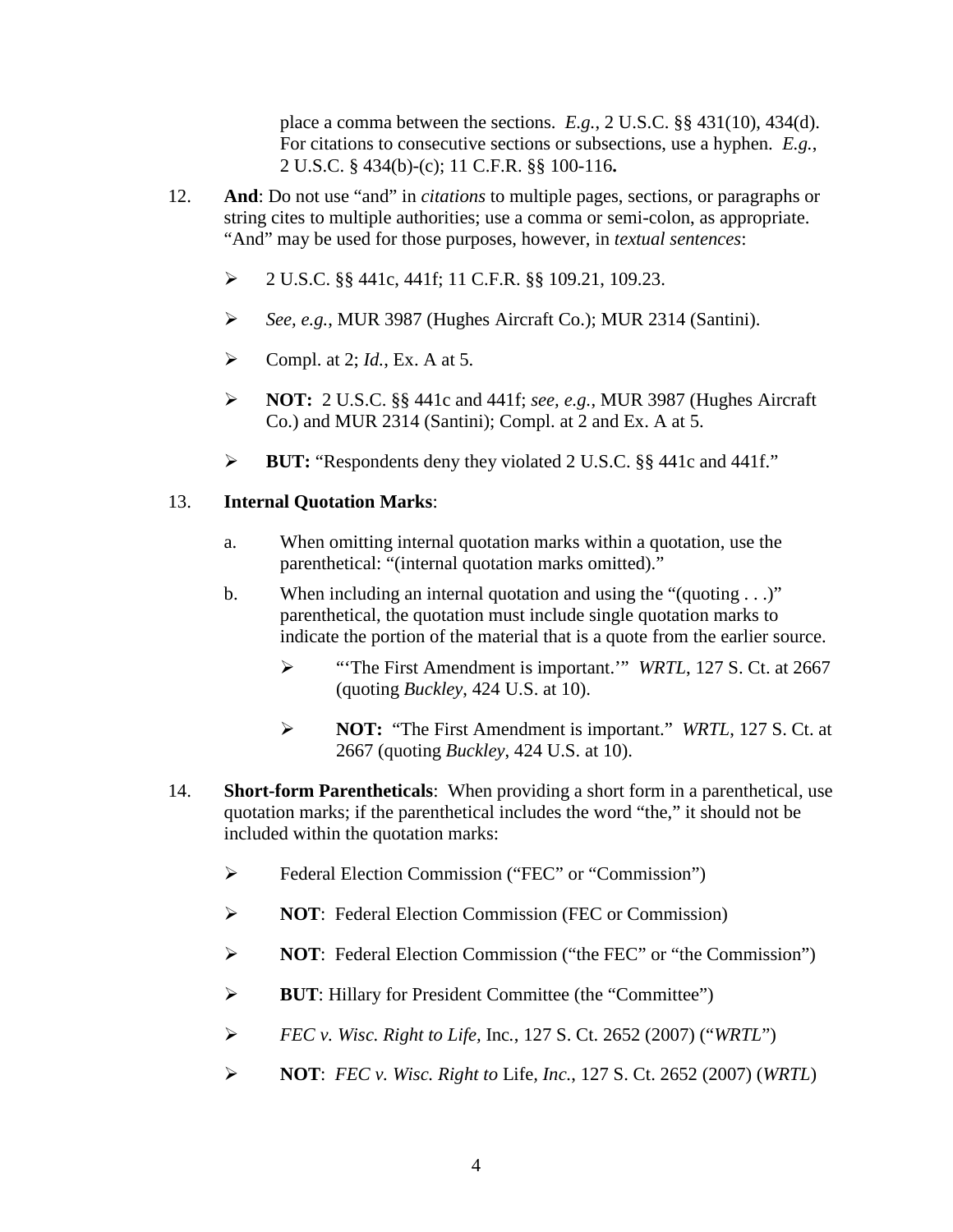When providing a full cite and short-form for the Act in a textual sentence, as a matter of general practice we place the parenthetical inside the commas marking the amendment:

 The Federal Election Campaign Act of 1971, as amended (the "Act"), prohibits a corporate contribution to a candidate.

#### 15. **Explanatory Parentheticals**:

- a. Following citation to an authority that quotes or cites another authority, place the word "quoting" or "citing" in a parenthetical containing a cite to the secondary source, thus:
	- "We acknowledge, as we must, that 'the tie goes to the speaker.'" *Id.* at 231 (quoting *WRTL*, . . . .)
	- $\triangleright$  **NOT** *Id.* at 231, quoting *WRTL*, ...
	- $\triangleright$  **NOT** *Id.* at 231, *quoting WRTL*, ...

**NOTE:** When citing a source for the purposes of a "citing" or "quoting" parenthetical, the secondary source should be cited as it would if citing it directly (*i.e.*, the short form may be used if previously assigned). If, however, the source cited or quoted has changed since the publication of the source doing the citing or quoting, cite the version the original cites.

b. With reasonable exceptions, craft explanatory citation parentheticals in one of two ways: *either* as a present participial phrase with no ending period, *viz*,

> advancing, acknowledging, approving, arguing, asserting, cabining, characterizing, chastising, claiming, contending, construing, deciding, demonstrating, disagreeing, eliciting, eliminating, extending, finding, furthering, holding, identifying, implicating, limiting, offering, opining, precluding, presenting, promulgating, proposing, propounding, providing, proving, qualifying, questioning, reasoning, recognizing, recommending, rendering, remonstrating, stating, stressing, surveying, treating, *etc.*

*or* if quoting material that reads as a full sentence, draft the parenthetical as a grammatically complete sentence beginning with a capital letter and ending with a period, altering the quotation if necessary:

> ("[A]ny suggestion that 'major purpose' must adhere to 'majority of spending' finds no purchase in the opinions that created that concept.").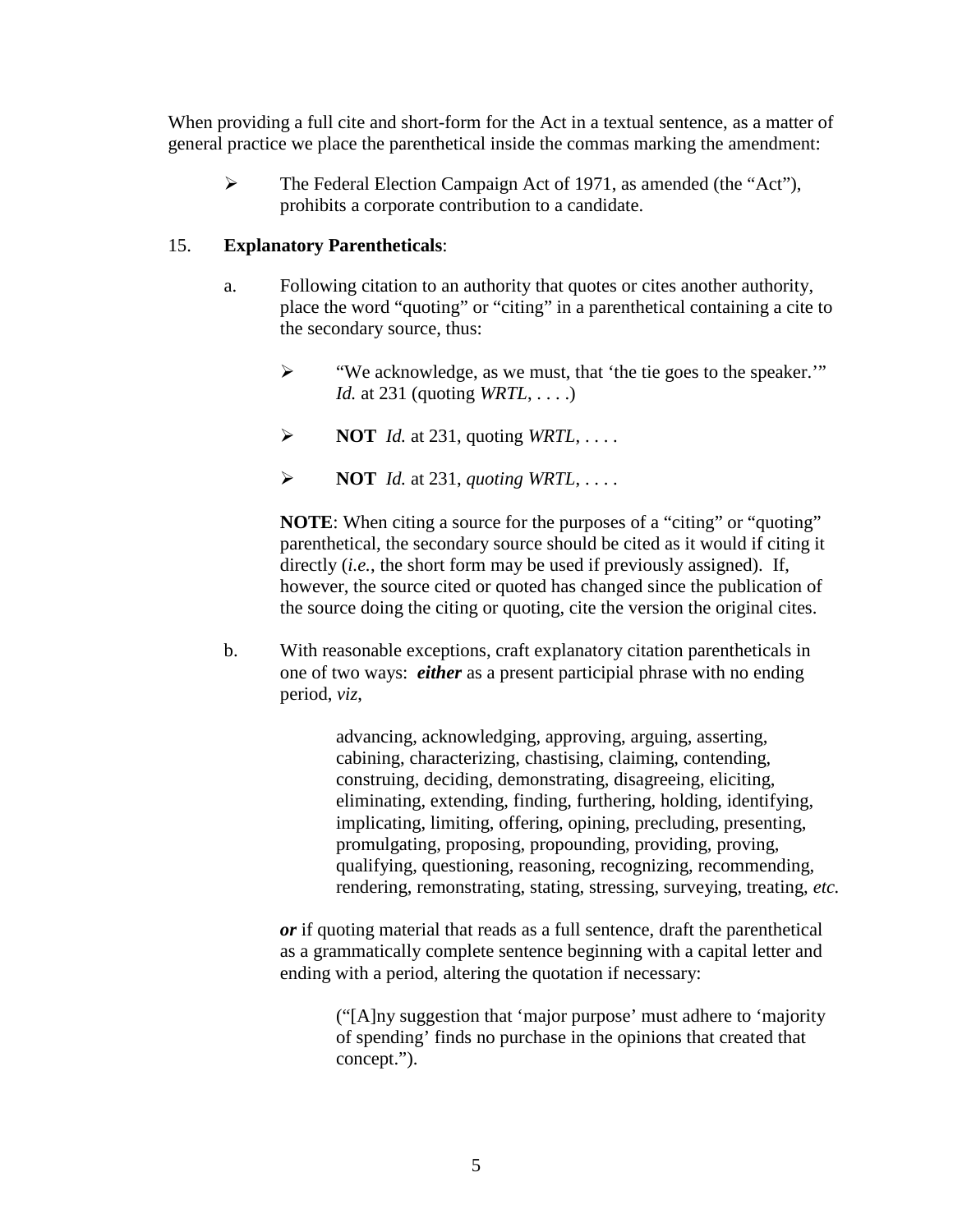- $\triangleright$  Substantive parentheticals should be reasonably concise; avoid including multiple sentences in a parenthetical unless necessary to explain fully the proposition cited.
- Do not use block quotations in a *citation* sentence. Rather, quote as much of the source as necessary in quotation marks within the explanatory parenthetical, or treat the source further in a separate textual block quote. (Same for footnotes — see above.)
- $\triangleright$  An explanatory parenthetical should be provided whenever useful, but *must* be included for any citation to authority that supports a proposition indirectly or not obviously, that is, generally those authorities introduced with a "*see also*," "*cf.*," "*compare*," "*see generally*," or "*but cf.*" citation signal.
- For multiple authorities cited in an "*e.g.*" style string cite for the same proposition, a single parenthetical may be used after the final citation in the form: "(each holding  $\dots$ )," "(none finding  $\dots$ )," "(all [or both] stating . . .)," *etc.*

#### **PART THREE: PUNCTUATION, CAPITALIZATION, SPELLING, AND NUMBERING**

16. **Spaces**: Leave two spaces after the period at the end of a sentence, two spaces after colons, and one space after a semicolon.

#### 17. **Dashes and Hyphens**:

- a. Use the dash a handy punctuation mark like this. Those are long "em" dashes, not shorter "en" dashes (this mark "–" is an en dash), with spaces on either side. Use neither em nor en dashes to signify page ranges (*id*. at 11-14); use a hyphen (without spaces) for this purpose.
	- **TIP:** A shortcut keystroke for the em dash is available in Word by depressing each of the following keys at the same time: ctrl+alt+minus (on the number pad).
- b. There's no hyphen in an adjectival phrase that starts with an adverb. So it's "an obtusely worded rule" not "an obtusely-worded rule." There can be a hyphen in an adjectival phrase starting with an adjective or noun ("ballot-access program"), but not where the adjectival phrase is a common phrase in its own right ("ice cream cone," "major purpose test").

#### 18. **Commas**:

a. Use the final, Oxford (or "serial") comma in a list of three or more elements: For example, teachers love to teach about commas, colons, and apostrophes.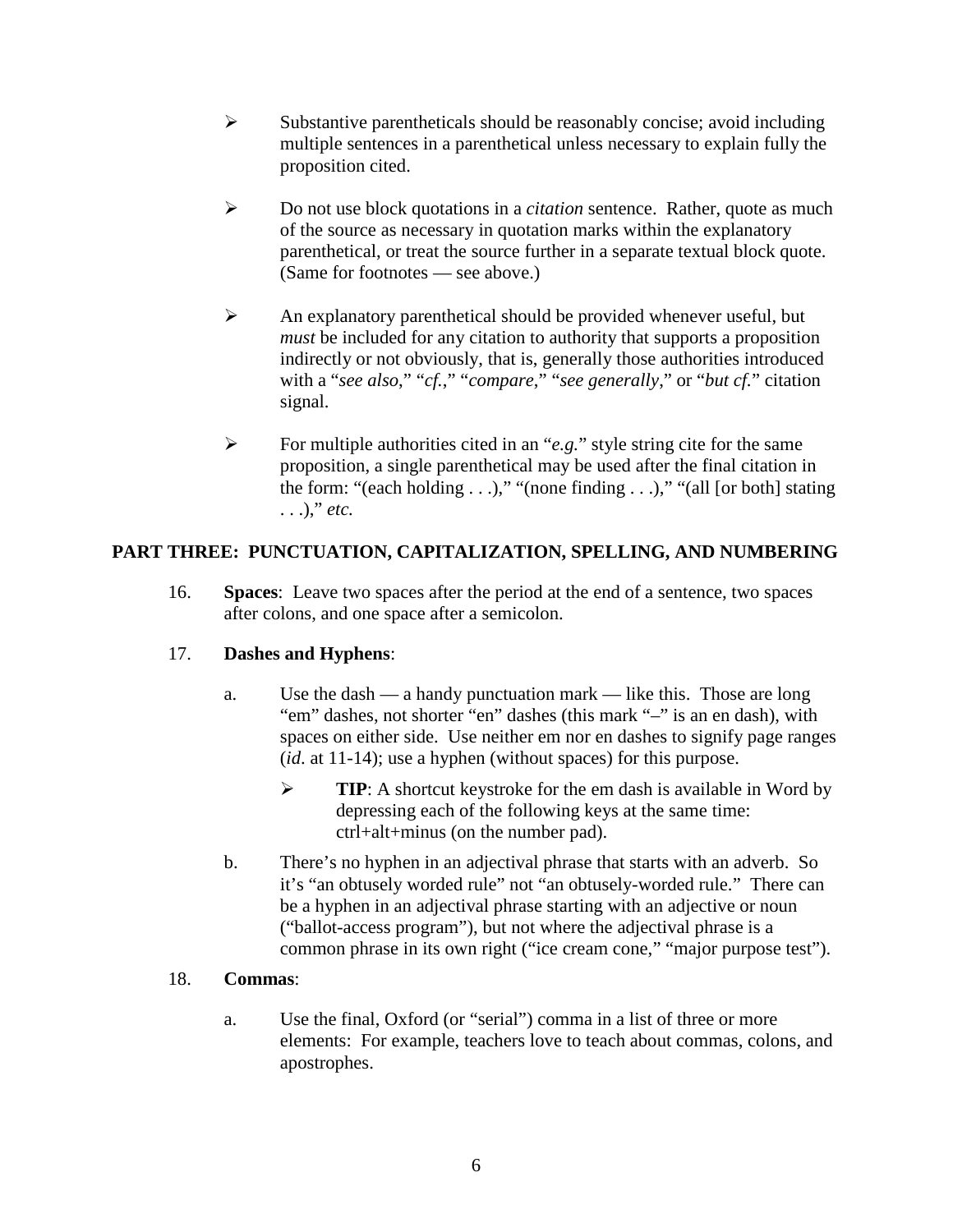- b. Use commas before *and* after the year when reciting a complete date, but not when stating only a month and year.
	- $\triangleright$  Most commentators predict that the person inaugurated on January 20, 2013, will not be Buddy Roemer.
	- $\triangleright$  Most commentators predict that the person inaugurated in January 2013 will not be Buddy Roemer.

#### 19. **Quotation Marks**:

- a. Use smart (*i.e.*, "curly") quotation marks instead of dumb (*i.e.*, "straight") quotation marks. When cutting and pasting text without them  $-e.g.,$ from Westlaw, Pacer, or the E.P.S. system — use the search and replace function in Word to alter them easily. For single quotation marks and apostrophes, also use the 'smart' versions.
- b. Periods and commas always go inside quotation marks. Semi-colons and colons always go outside quotation marks. Question marks go inside or outside, depending upon the meaning.

#### 20. **Ellipses**:

- a. When using an ellipsis, the *Bluebook* format ". . ." is to use three periods separated by spaces (with spaces before and after the ellipsis, too). Use "hard" spaces [ctrl+shift+space] between the dots so the ellipsis will not break across the end of a line of type.
- b. A fourth period is frequently required, either before or after the ellipsis, depending on whether the material being omitted precedes or follows the end of the part of the particular sentence that is quoted. Also use a fourperiod ellipsis  $($ "....") on its own line to signify the omission of a paragraph or paragraphs. Follow *Bluebook* rules 5.1(a) and 5.3(b) in these situations.
- c. Do not use an ellipsis at the beginning of a quotation. See *Bluebook* Rule 5.3.
- 21. **Contractions**: Do not use contractions in reports or memoranda to the Commission.
- 22. **Possessives**: People and nouns ending in "s" are made possessive with an apostrophe-s. *E.g.*, Congress's, not Congress'; Adams's, not Adams'. Plural possessives use s-apostrophe: books' bindings, three banks' records.

#### 23. **Capitalization**:

a. Capitalize an independent clause that follows a colon; otherwise, don't capitalize after the colon: Here we have an independent clause following a colon.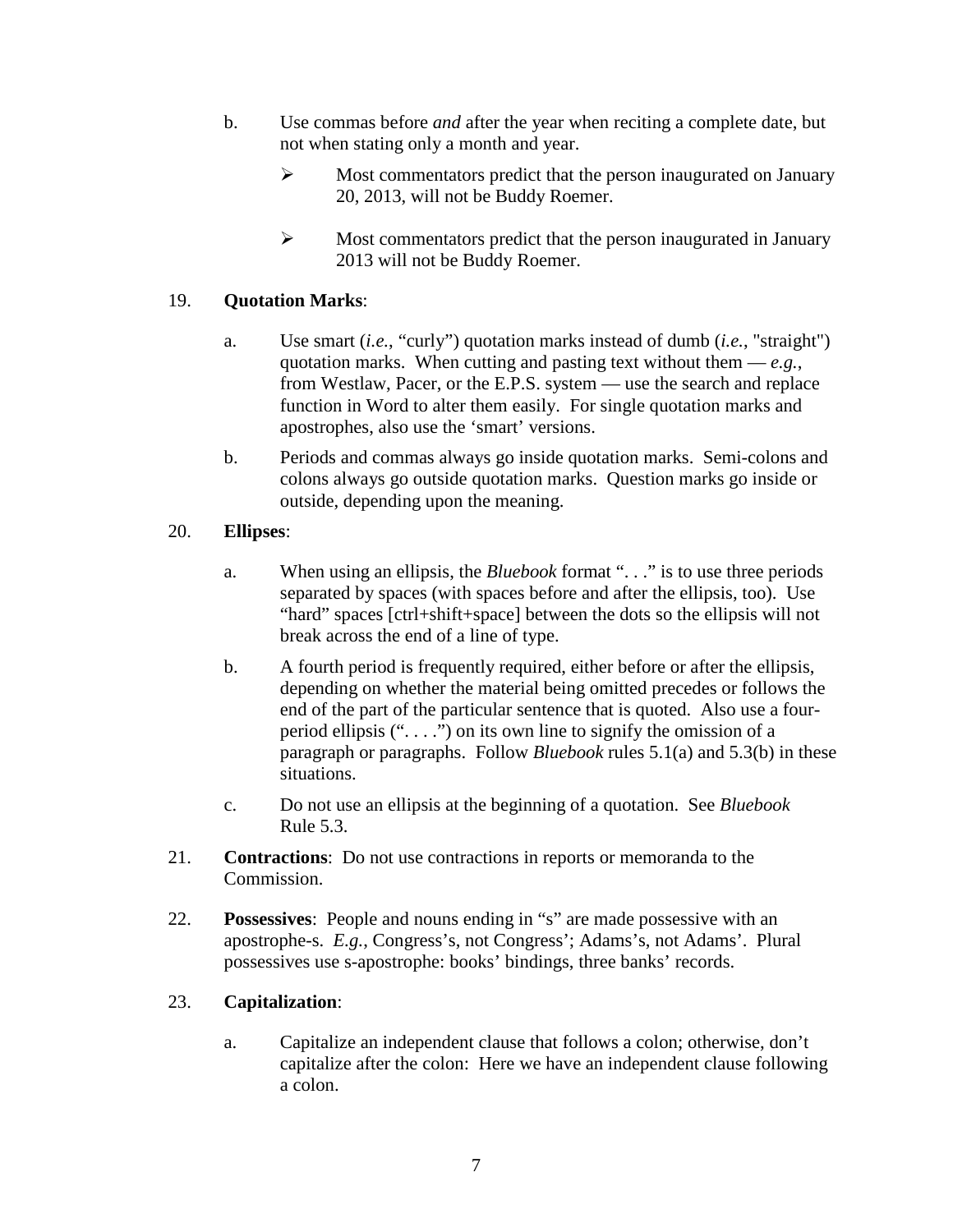- b. Use "court" for all courts, except the Supreme Court.
- c. When referenced in a textual sentence, capitalize documents filed with the Commission (*e.g.*, "Complaint," "Response").
- d. constitutional, not Constitutional (unless discussing the Convention); congressional, not Congressional; and presidential, not Presidential; but the U.S. Constitution, the President, the Vice President, a Member of Congress.
- e. internet, not Internet
- f. website, not Web site
- g. federal or state, not Federal or State, unless quoting from another source that uses a capitalized form, or for states, when reciting the formal title of the territory, *i.e.*, the State of Texas, the Commonwealth of Virginia

#### 24. **Spelling**:

- a. supersede, not supercede
- b. decision-making, not decisionmaking or decision making
- c. officeholder, not office-holder or office holder
- d. e-mail, not email
- e. Vice President, not Vice-President
- f. pleaded, not pled

#### 25. **Numbers**:

- a. Write out numbers one through nineteen; for 20 and higher, use numerals. We do not follow *Bluebook* Rule 6.2, which directs that numbers up to 99 be spelled out.
- b. For percentages, either "fifty percent" or "50%" is acceptable but do not mix, *i.e.*, not "50 percent."
- c. Do not use "st" or "th" when referring to dates, such as December 21st. Just write the numbers without the suffix: "On December 21, the . . . ."
- d. Similarly, do not use superscript for ordinal contractions: *e.g.*, (9th Cir. 2010), not (9<sup>th</sup> Cir. 2010); 12th District of Virginia, not  $12<sup>th</sup>$  District. In citations, use "d" instead of "nd" when referring to the second anything: "(2d Cir. 2010)," "F. Supp. 2d," "(2d. ed. 2012)."

#### 26. **Page and Line Numbers**:

a. Pages should not be cited as "p." or "pp." except in internal crossreferences.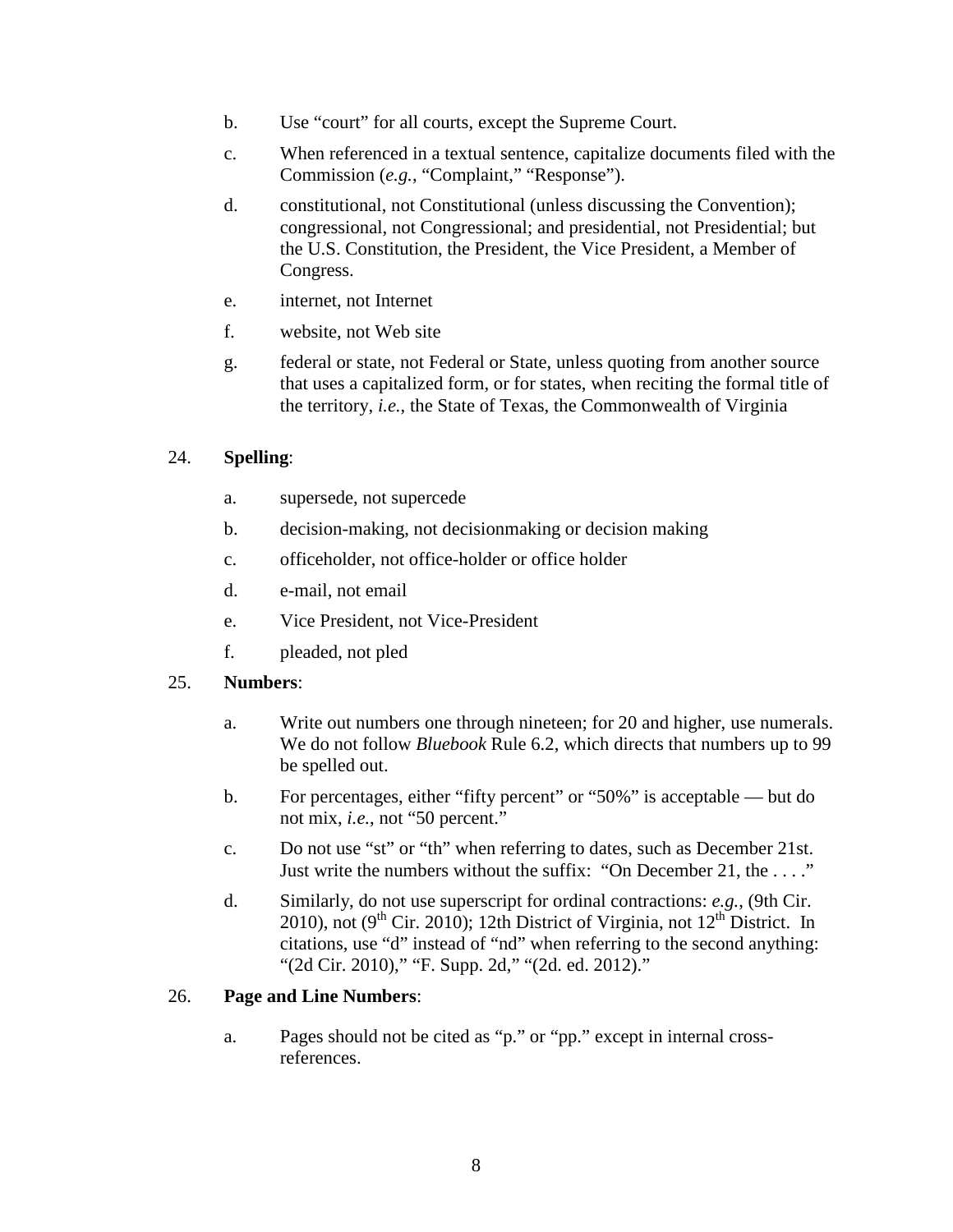- b. Notwithstanding *Bluebook* Rules B7.1.2 and 3.2(a), when citing Commission-related documents, use "at" to set off page numbers from the cited source (but not from section or paragraph symbols). Include a comma before "at" only if confusing not to.
	- First GCR at 3; Compl. at 6; Resp. ¶ 21.
- c. A colon is used to identify line numbers on a cited page. Consequently, to cite both page and line numbers — for example, when citing to a transcript of a deposition — cite the source "at" page, colon, line number:
	- $\triangleright$  Yohalem Dep. at 34:1.
- d. To cite multiple line numbers from a single page, use a hyphen and omit the page number after the hyphen, but retain the colon:
	- $\triangleright$  Yohalem Dep. at 34:1-:12.
- e. To cite consecutive or multiple pages with line numbers, include the page numbers following the hyphen:
	- $\triangleright$  Yohalem Dep. at 34:1-35:22.
	- Yohalem Dep. at 34:1-35:22, 66:23-:30, 102:5-:10, 110:1-123:30.
- f. Do not shift from page and line number to just page numbers in a hyphenated citation range: that is, cite "34:5-35:30" when the final line on page 35 is line 30, not "34:5-35," which creates confusion.
- g. In general, when continuous pages, paragraphs, or sections repeat initial digits, omit the repeating digits except the last two as described at *Bluebook* Rules 3.2(a) and 3.3(b), unless the omission is confusing:
	- *Shasky*, 233 F.3d at 123-34.
	- $\geq 2$  U.S.C. §§ 438-45.
	- $\triangleright$  Supplemental Submission at FEC 001234-46.

**BUT** because "110:1-23:30" may cause confusion, cite the final page number in full:

 $\triangleright$  Yohalem Dep. at 110:1-123:30.

#### **PART FOUR: USAGE AND DICTION**

#### 27. **Words and phrases to avoid or eliminate**:

- a. "utilize"; use "use"
- b. per (unless part of an expression like "miles per hour")
- c. "in order to" is rarely necessary; just use "to"
- d. "and/or"; try to rephrase, *e.g.*, "the gun, the bullet, or both."
- e. "try and"; use "try to"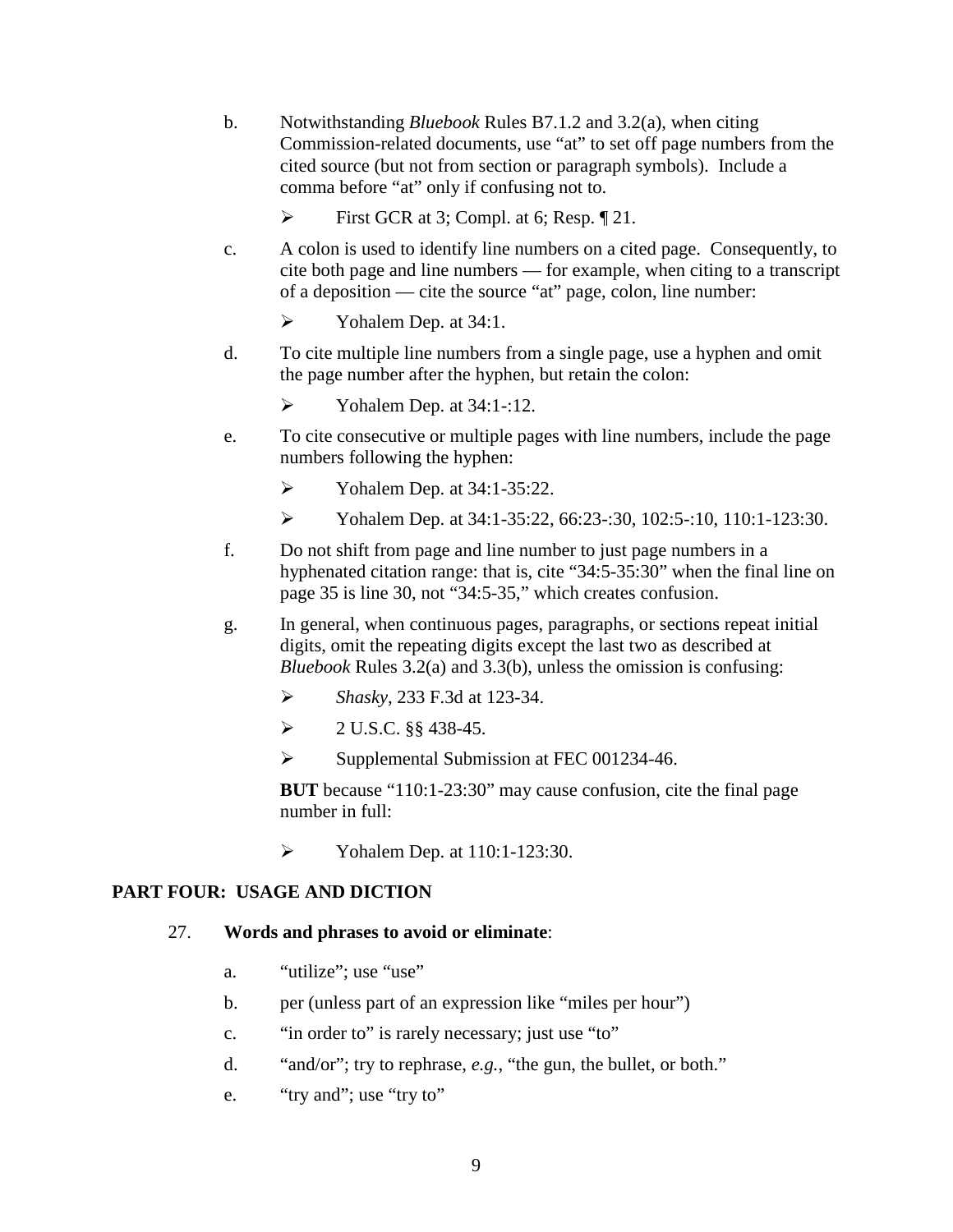- f. restrictive "whiches" and non-restrictive "that's"; use "that" for restrictive elements, and "which" for non-restrictive items
	- > "That" modifies words or phrases that are grammatically "restrictive," meaning what follows "that" is necessary to the meaning of the sentence because it narrows the modified term to a specific class or type, while "which" modifies non-essential elements: *e.g.*, "The opinion *that* causes some regulatory uncertainty in this area, *Citizens United*, held . . ." and "*Citizens United* is the opinion *that* causes some regulatory uncertainty in this area" (for each, not "*which* causes"), but "judicial opinions, *which* are countless, are unhelpful when not well reasoned" (not "*that* are countless"). Put simply, "whiches" are expendable, "thats" are not, and that's how one knows which to use.
- g. "(s)"; revise. *E.g.*, contend that there is reason to believe "one or more unknown respondents" violated the Act, not "unknown respondent(s)."
- h. "however" at the head of a sentence; as a general matter, that which is contradicted is more readily appreciated when the term follows the subject it modifies: *e.g.*, "The respondent's point, however, runs contrary to the central holding of the authority he cites."
- 28. **Honorifics**: Once a proper name has been introduced in full, as a matter of consistency in treatment among reports to the Commission, avoid unnecessary honorifics in subsequent references; just cite by surname (except when referring to relatives who share a surname):
	- $\triangleright$  Respondent Stephen J. Lund claims he did not intend to avoid any disclosure requirement. Lund contends . . . .
	- $\triangleright$  **NOT**: Mr. Lund contends . . . .
	- $\triangleright$  Senator McCain filed a Response. In that Response, McCain stated ...
	- **NOT:** In that Response, Sen. McCain stated . . . .

#### **PART FIVE: HEADINGS**

#### 29. **Typeface and Format**:

a. Use the I.A.1.a.i outline format. Indent each level 0.5" (using tabs or margin stops, not spaces), and adopt the following textual conventions:

# **I. LEVEL 1 HEADING**<br>**A. Level 2 Headin**

#### A. **Level 2 Heading**

- 1. Level 3 Heading
	- a. Level 4 Heading
		- i. *Level 5 Heading*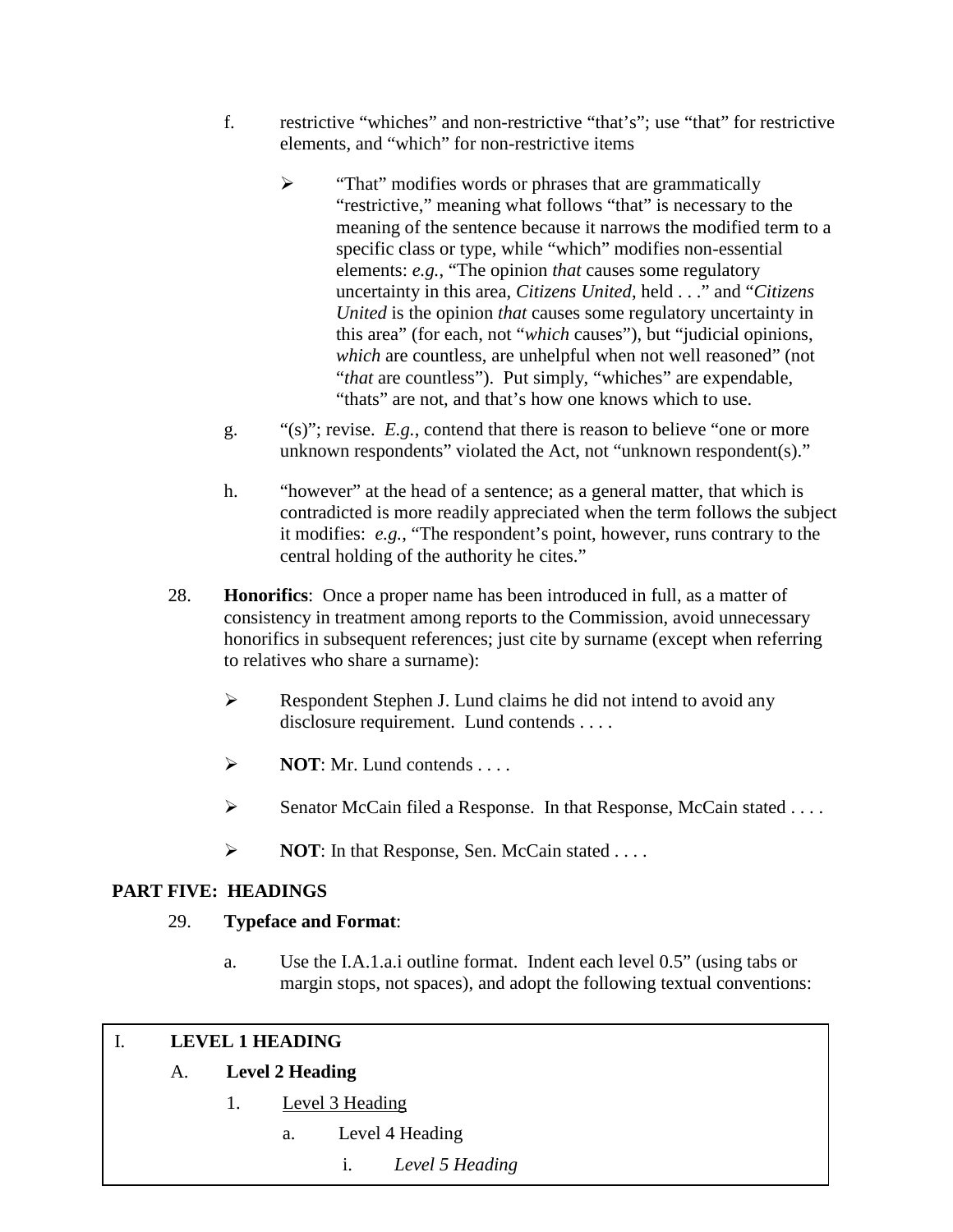- **TIP**: Use Word styles "Enf. Heading Lvl. 1, 2, 3" . . . , *etc.*
- b. For capitalization in headings, follow the *Bluebook*: "Capitalize words . . . [except] articles, conjunctions, and prepositions *when they are four or fewer letters*, unless they begin the heading . . . or immediately follow a colon." *The Bluebook: A Uniform System of Citation*, Rule 8(a) (19th ed. 2010) (emphasis added).

#### 30. **Parallelism**

- a. All headings in a piece should have at least one parallel heading; for example, preferably a document should not contain a heading "a" without a parallel heading "b."
- b. Headings may be written as full sentences or contain argument, but need not, so long as a particular heading level is treated consistently throughout the document. Thus:
	- d. Respondent's Scheme to Conceal the Reimbursements Provides Reason to Believe She Acted Willfully

#### **OR**

d. Willfulness

#### **BUT NOT**

- d. Reimbursements
- e. Respondent's Scheme to Conceal the Reimbursements Provides Reason to Believe She Acted Willfully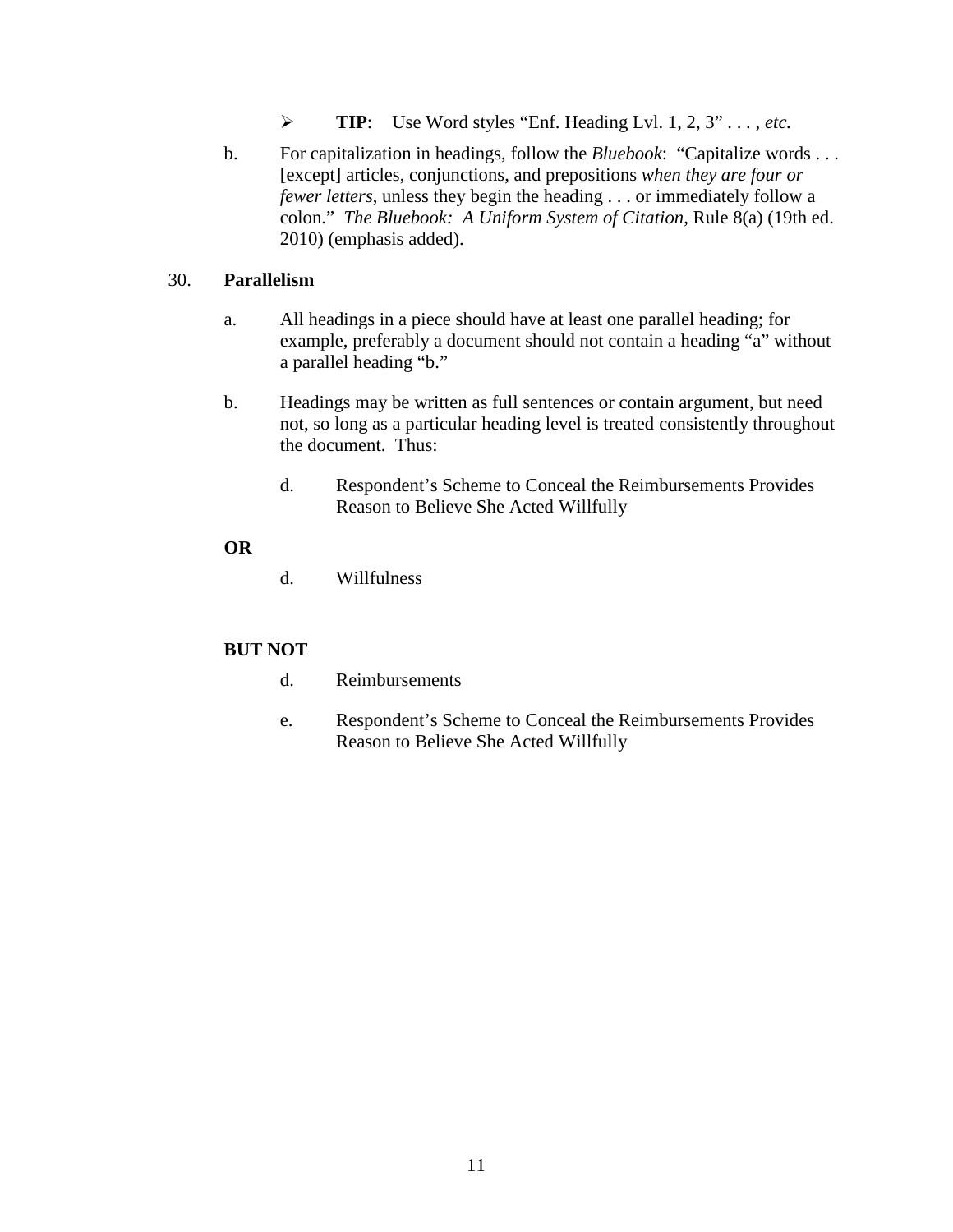#### **APPENDIX A: FORM OF CITATION FOR COMMISSION AND OTHER COMMONLY RECURRING MATERIALS**

### **I. QUICK REFERENCE SHEET**

| <b>Complaint:</b> | Compl. at 12.                                                                                                                                                        | <b>General Explanatory Notes</b>                                                                                                                                                       |
|-------------------|----------------------------------------------------------------------------------------------------------------------------------------------------------------------|----------------------------------------------------------------------------------------------------------------------------------------------------------------------------------------|
|                   | Compl. $\P$ 1.<br>Compl. $\S\S 12(a)-(c)$ , (e).<br>Compl., Attach. 1.                                                                                               | Precede pin-cites to page numbers with "at"<br>and include a comma only if clarity requires.                                                                                           |
| <b>Response:</b>  | Compl., Exs. 2-4, 7.<br>Resp. at 12.<br>Resp. $\P$ 23.                                                                                                               | Use a space with no comma following the<br>source in cites using section or paragraph<br>symbols.                                                                                      |
|                   | <b>Supplement:</b> Shirley Supp. 12<br>Supp. at 12, tbl.1                                                                                                            | Commas may be used to set off exhibits,<br>tables, attachments, figures, and the like from<br>a source.                                                                                |
|                   | Attachment: Compl., Attach. A.<br>Compl. at 3, Attach. A.<br>Compl., Attach. A at 2.<br>Compl. at 3, Attach. A, E, Q.                                                | For Commission-related documents, employ<br>the abbreviation conventions identified in<br>Bluebook tables BT1, T6, T9, T10, T11, T12,<br>T13, and T16.                                 |
| <b>Exhibit:</b>   | Compl., Ex. A.<br>Compl. at 3; id., Ex. A.<br>Compl., Ex. A at 2.<br>Compl., Exs. A, E, Q.                                                                           | For citations to a series of pages, sections,<br>paragraphs, or sources, do not use "and" to<br>between elements, except in textual sentences.<br>Instead, use a comma or semicolon as |
| Table:            | Compl., tbl.1, fig. $4$                                                                                                                                              | appropriate.                                                                                                                                                                           |
| AOS:              | Advisory Op. 2007-01 (McCaskell)                                                                                                                                     |                                                                                                                                                                                        |
| <b>MURs:</b>      | MUR 4382 (Dole for President)<br>First GCR at 4, MUR 5819 (U.S. Chamber of Commerce).<br>Statement of Reasons of Comm'rs. Mason, Wold & Smith at 5, MUR 4382 (Dole). |                                                                                                                                                                                        |
|                   | <b>Depositions:</b> Leland Brendsel Dep. at 22:12-:23 (June 23, 2003).                                                                                               |                                                                                                                                                                                        |
| Newspaper:        | John M. Broder, Geography is Dividing Democrats over Energy, N.Y. TIMES,<br>Jan. 27, 2009, at A3.                                                                    |                                                                                                                                                                                        |
| E-mail:           | E-mail from Erica Lee, Audit Project Mgr., FEC, to Daniel A. Petalas, Assoc.<br>Gen. Counsel, FEC (Jan. 21, 2012, 07:30 EST).                                        |                                                                                                                                                                                        |
| Letter:           | Letter from Mary Miles, Treasurer, McCarthy for Pres., to Jeffrey S. Jordan,<br>Supervisory Attorney, FEC (Apr. 4, 2010).                                            |                                                                                                                                                                                        |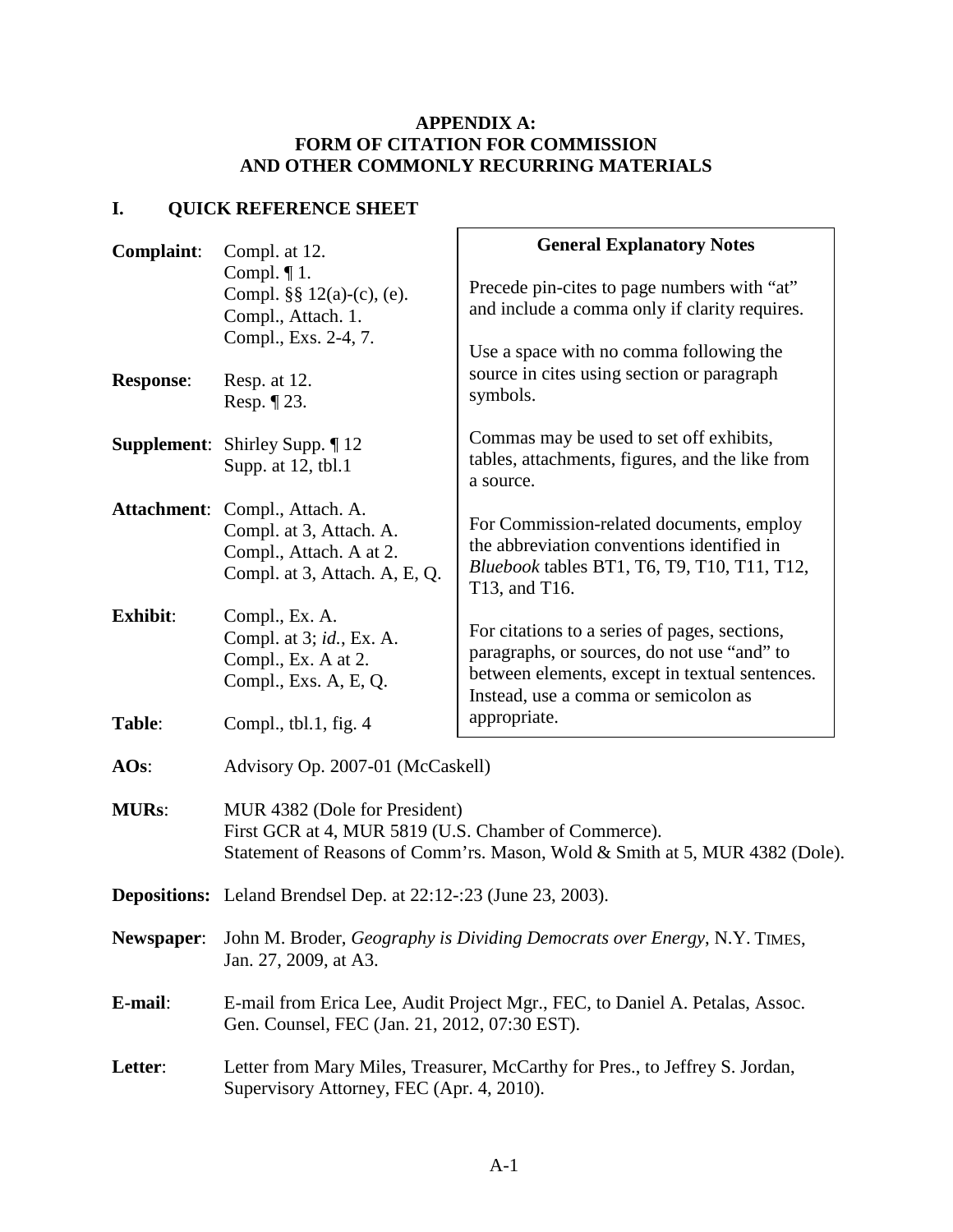#### **II. ENFORCEMENT RELATED DOCUMENTS**

#### **A. Matter Under Review**

First: MUR 5405 (Hynes for Senate, *et al.*)

Short: MUR 5405

Mult.: *See, e.g.*, MUR 5405 (Hynes for Senate, *et al.*); MUR 4919 (Charles Ball for Congress); MUR 4646 (Habie) **NOT**: "MURs 5405, 4445, 3210" in citations

#### **B. Non-Complaint Generated Matters Under Review**

First: Pre-MUR 520 (Ensign, *et al.)* Short: Pre-MUR 520

#### **C. Complaint**

First: Compl. at 8 (Dec. 12, 1999) Short: Compl. at 1

#### **D.** *Sua Sponte* **Submission**

AICPA PAC *Sua Sponte* Submission at 2 (Sept. 28, 2007), Pre-MUR 452 (AICPA PAC)

#### **E. Audit Referral**

AR 07-01 at 5 (Richard Morrison Congr. Comm., *et al.*)

#### **F. RAD Referral**

RR04L-01 at 3 (Take Back the House)

#### **G. Response to Complaint**

First: Resp. at 5 (May 12, 2004) Hynes for Senate Resp. at 6 (Nov. 1, 2004) Short: Resp. at 3 Hynes for Senate Resp. at 3

#### **H. Supplemental Response**

First: Supp. Resp. at 5 (June 2, 2010) Hynes for Senate Supp. Resp. at 6 (Dec. 12, 2004) Short: Supp. Resp. at 12 Hynes for Senate Supp. Resp. at 1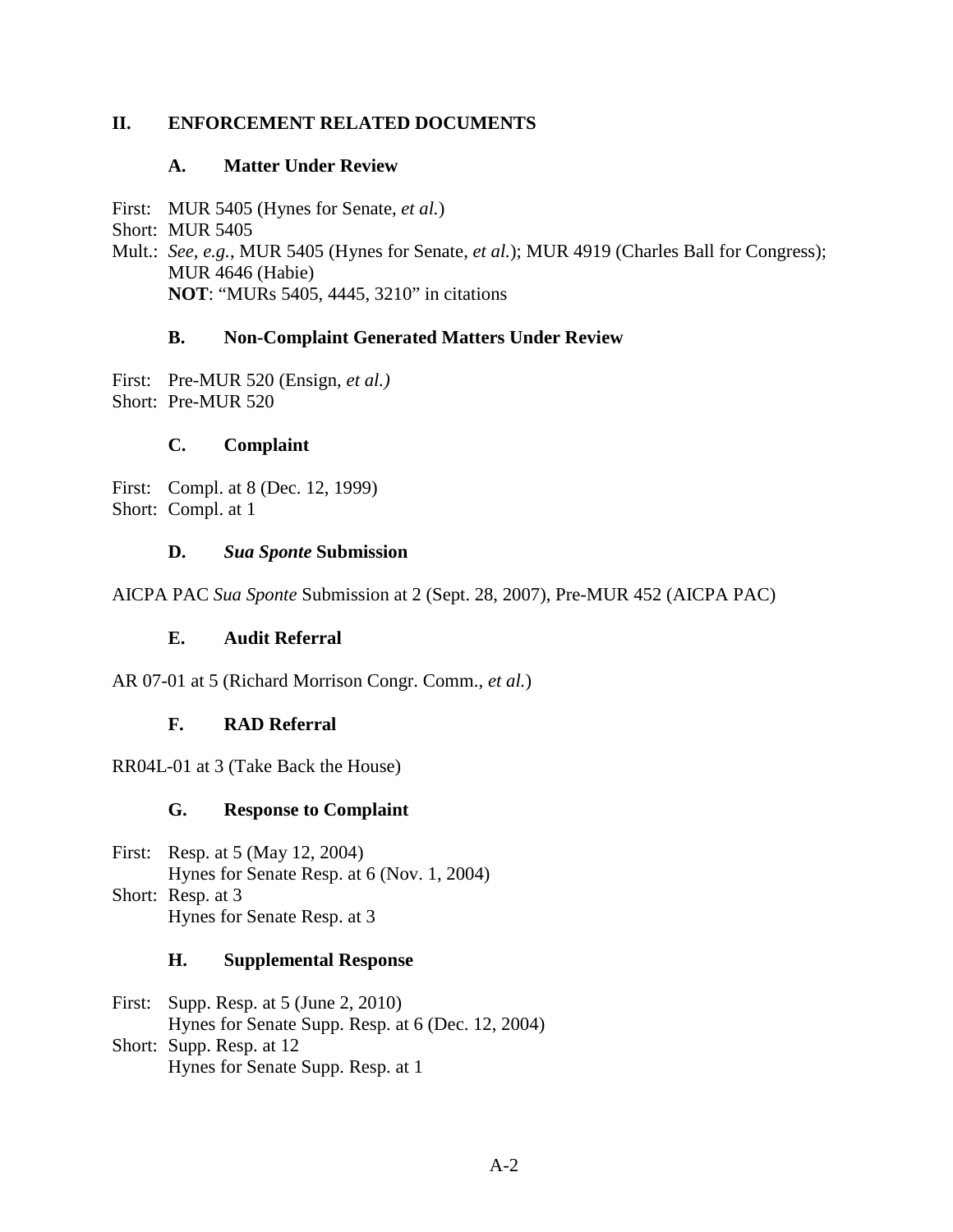#### **I. Reports (instant matter)**

First: Second Gen. Counsel's Rpt. at 3 ("Second GCR") Short: Second GCR at 3 Third GCR tbl.5

#### **J. Reports (other matter)**

First: First Gen. Counsel's Rpt. at 4, MUR 5819 (U.S. Chamber of Commerce) ("First GCR") Short: First GCR at 6, MUR 5819

#### **K. Factual and Legal Analysis (instant matter)**

First: Factual & Legal Analysis at 3 ("F&LA") Short: F&LA at 3 Case for Senate F&LA at 2

#### **L. Factual and Legal Analysis (other matter)**

First: Factual & Legal Analysis at 5, MUR 5487 (Progress for America) ("F&LA") Short: F&LA at 5, MUR 5487 Case for Senate F&LA at 2, MUR 5819

#### **M. Response to Reason to Believe Finding**

RTB Resp. at 2 Hynes for Senate RTB Resp. at 3

#### **N. Probable Cause Brief (instant matter)**

PC Br. at 4

#### **O. Probable Cause Brief (other matter)**

PC Br. at 103, MUR 3774 (Nat'l Republican Senatorial Comm.)

#### **P. Response to Probable Cause Brief**

First: Resp. to PC Br. at 5, MUR 3774 (Nat'l Republican Senatorial Comm.) Short: Resp. to PC Br. at 6

#### **Q. Probable Cause Hearing Transcript (instant matter)**

First: PC Hr'g Tr. at 15 (Mar. 28, 2007) Short: PC Hr'g Tr. at 46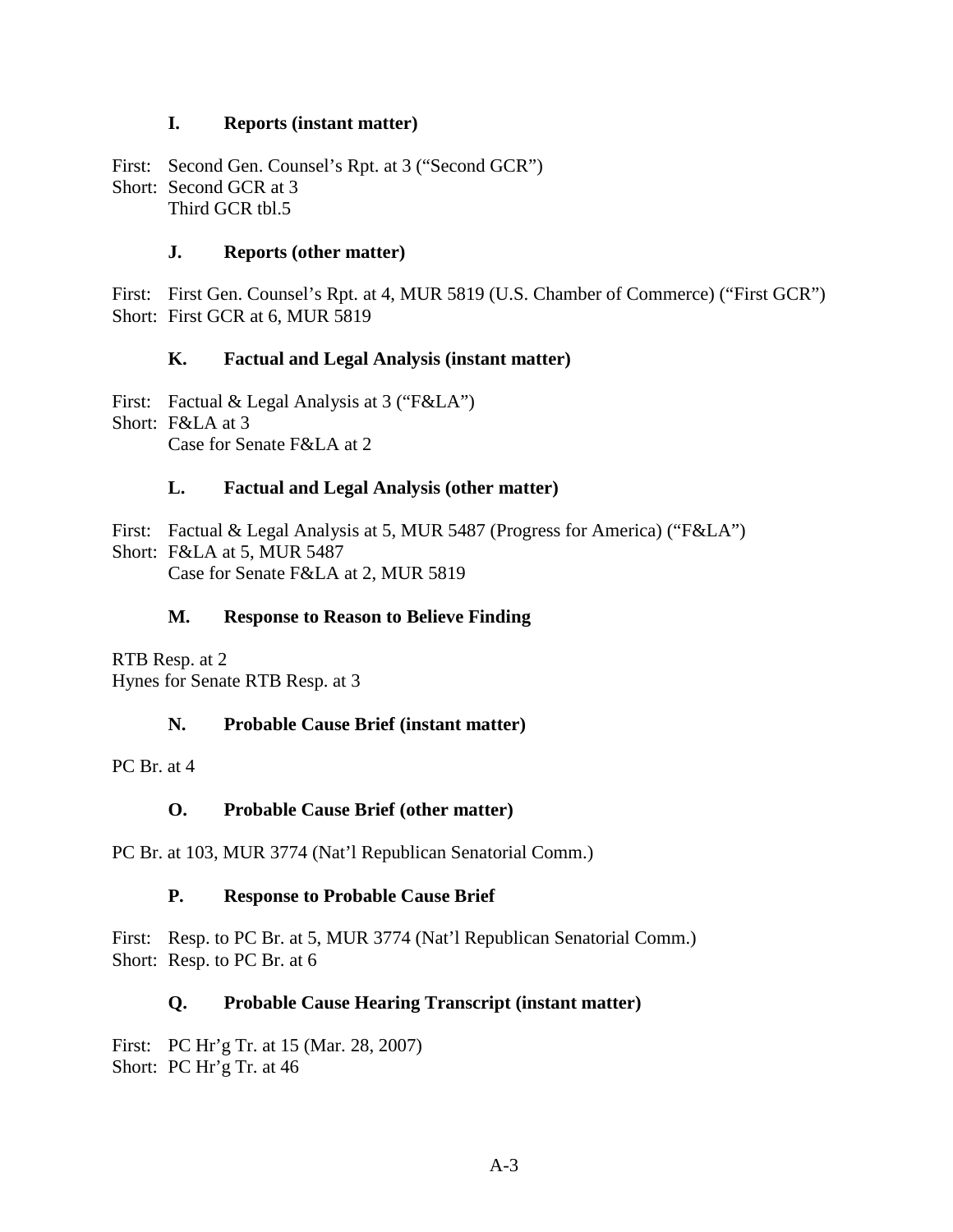#### **R. Probable Cause Hearing Transcript (other matter)**

First: PC Hr'g Tr. at 15 (Nov. 30, 1999), MUR 3774 (Nat'l Republican Senatorial Comm.) Short: PC Hr'g Tr. at 34, MUR 3774

#### **S. Supplemental Probable Cause Brief**

First: Supp. PC Br. at 3, MUR 5818 (Fieger, *et al*.) Short: Supp. PC Br. at 6, MUR 5818

#### **T.** C**onciliation Agreement**

First: Conciliation Agreement ¶ IV.7, MUR 6344 (UPW) ("CA") Short: CA ¶ IV CA ¶ IV, MUR 6344

#### **U. Statement of Reasons**

- First: Statement of Reasons, Comm'rs. Mason, Wold & Smith at 5, MUR 4382 (Dole for President, *et al.*) ("SOR")
- Short: SOR at 5, MUR 4382 SOR at 5 SOR, Comm'rs. Mason, Wold & Smith at 5 [if citing dueling SORs in same report]

#### **III. OTHER COMMISSION DOCUMENTS**

#### **A. Policy Statements**

First: Statement of Policy Regarding Commission Action in Matters at the Initial Stage in the Enforcement Process, 72 Fed. Reg. 12,545, 12,546 (Mar. 16, 2007) ("Policy Statement") Short: Policy Statement, 72 Fed. Reg. at 12,547

#### **B. Advisory Opinions**

1. Advisory Opinion Request

First: Advisory Op. Req. at 3, AO 2007-09 (Kerry-Edwards 2004) ("AOR 2007-09") Short: AOR 2007-09 at 3

#### 2. Supplemental Information

First: Supp. to Advisory Op. Req. at 3, AO 2007-09 (Kerry-Edwards 2004) ("Supp. AOR") Short: Supp. AOR at 3

3. Close Out Letter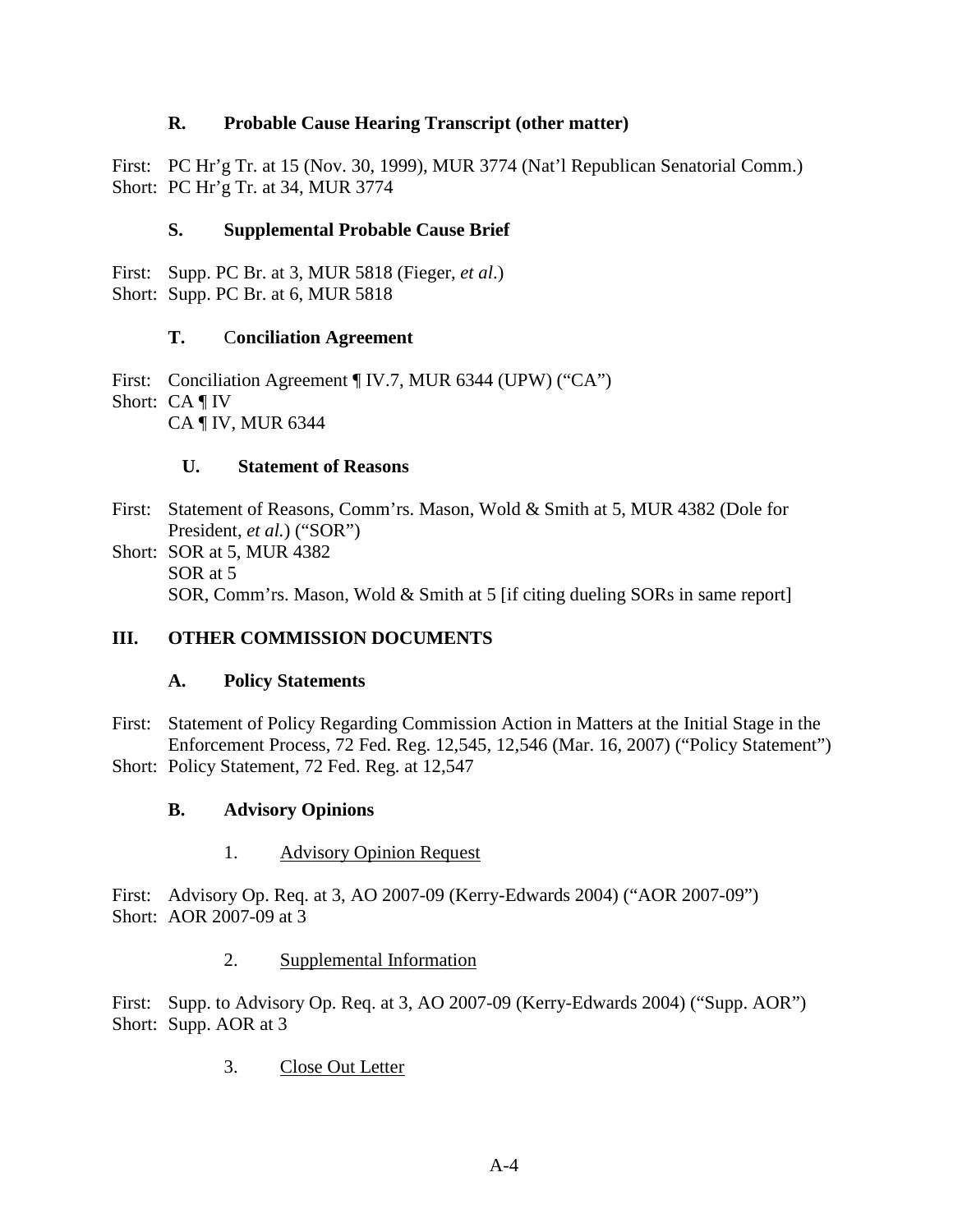- First: Letter to Hon. Douglas Applegate at 1 (Apr. 4, 1995), Advisory Op. Req. 1995-4 (ApplePAC) ("Close Out Ltr.")
- Short: Close Out Ltr. at 1

4. Comments

- First: Comment of Campaign Legal Ctr. & Democracy 21 (July 2, 2007) at 3, AO 2007-09 (Kerry-Edwards 2004)
- Short: Comment at 3, AO 2007-09
	- 5. *Ex parte* communication
- First: *Ex Parte* Communication from Blythe Horman to Mary W. Dove, Comm'n Sec. at 2 (Feb. 4, 2004), AO 2003-37 (Americans for a Better Country)
- Short: Horman *Ex Parte* at 2, AO 2002-37
	- 6. Advisory Opinion

First: Advisory Op. 2003-37 (Americans for a Better Country) at 6 n.10 ("AO 2003-37") Short: AO 2003-37 at 6 n.10

- 7. Concurrence or Dissent to AO
- First: Concurrence of Comm'rs. Mason, Smith & Toner at 2, AO 2003-03 (*Cantor*) Short: Concurrence of Comm'rs. Mason, Smith & Toner at 2, AO 2003-03 Concurrence of Comm'rs. Mason, Smith & Toner at 2
	- 8. Request for Reconsideration

First: Req. for Reconsideration (Feb. 28, 1980) at 2, AO 1979-48 (Rexnord, Inc.) ("ROR") Short: ROR at 2, AO 1979-48

#### **C. Rulemakings**

- 1. Commencing Document
- First: Letter from James Bopp, Jr., Gen. Counsel, James Madison Ctr. for Free Speech, to Amy Rothstein, Asst. Gen. Counsel, FEC (Jan. 26, 2010) ("Pet. for Rulemaking").
- Short: Pet. for Rulemaking at 2.
	- 2. Notice of Proposed Rulemaking
- First: Federal Election Activity and Nonfederal Elections, 72 Fed. Reg. 31,473, 31,475 (proposed June 7, 2007) (to be codified at 11 C.F.R. pt. 100)
- Short: 72 Fed. Reg. at 31,475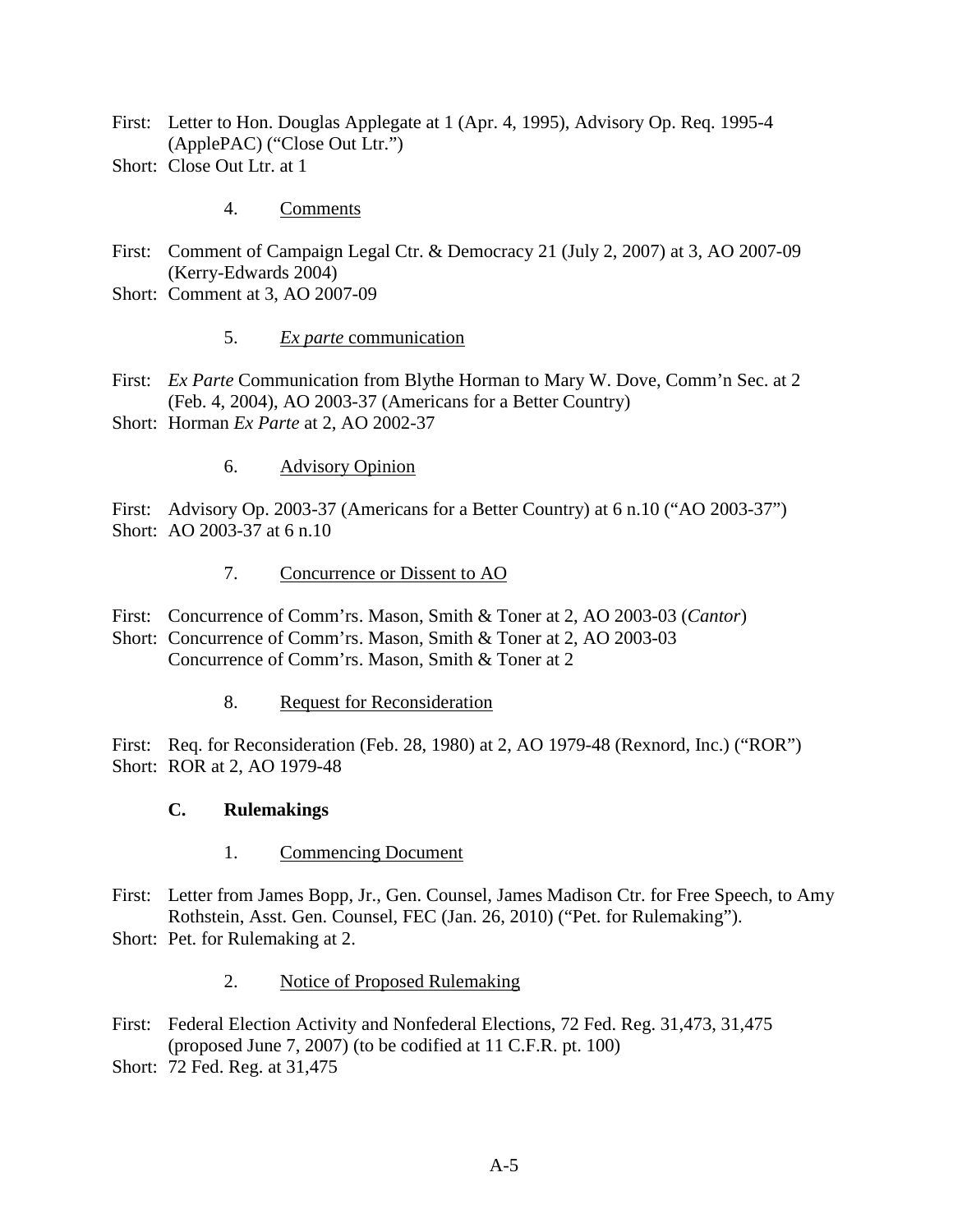#### 3. Comments

Comment of N.J. Democratic State Comm. at 2 (July 9, 2007), Federal Election Activity and Nonfederal Elections, http://sers.nictusa.com/fosers/showpdf.htm?docid=11618

#### 4. *Ex parte* Communication

*Ex Parte* Communication of AFL-CIO to Comm'r Weintraub at 2 (Dec. 7, 2005), Coordinated Communications, http://sers.nictusa.com/fosers/showpdf.htm?docid=1265

#### 5. Supplemental Materials

Supp. Materials, Airing of Presidential Media, Coordinated Communications, http://sers.nictusa.com/fosers/showpdf.htm?docid=57108

#### 6. Explanation and Justifications

- First: Candidate Solicitation at State, District, and Local Party Fundraising Events, 70 Fed. Reg. 37,649, 37,652 (June 30, 2005) (revised explanation and justification) ("E&J") Short: E&J, 70 Fed. Reg. at 37,653
	- 7. Statement of Commissioner
- First: Statement of Comm'r Smith, Public Hearing on Prohibited and Excessive Contributions at 3 (June 4, 2002) ("Statement of Comm'r Smith") (cautioning that President raised "concerns about the constitutionality of portions of" the BCRA)
- Short: Statement of Comm'r Smith at 2

#### **D. Commission Hearing Materials**

1. Transcripts

First: Tr. of Open Meeting at 15 (Jan. 18, 2007)

- Short: Meeting Tr. at 46
	- 2. Audiotapes
- First: Hr'g Audiotape (Nov. 18, 2010), Advisory Op. 2010-23 (CTIA), http://www.fec.gov/audio/2010/2010111802.mp3
- Short: Hr'g Audiotape, AO 2010-23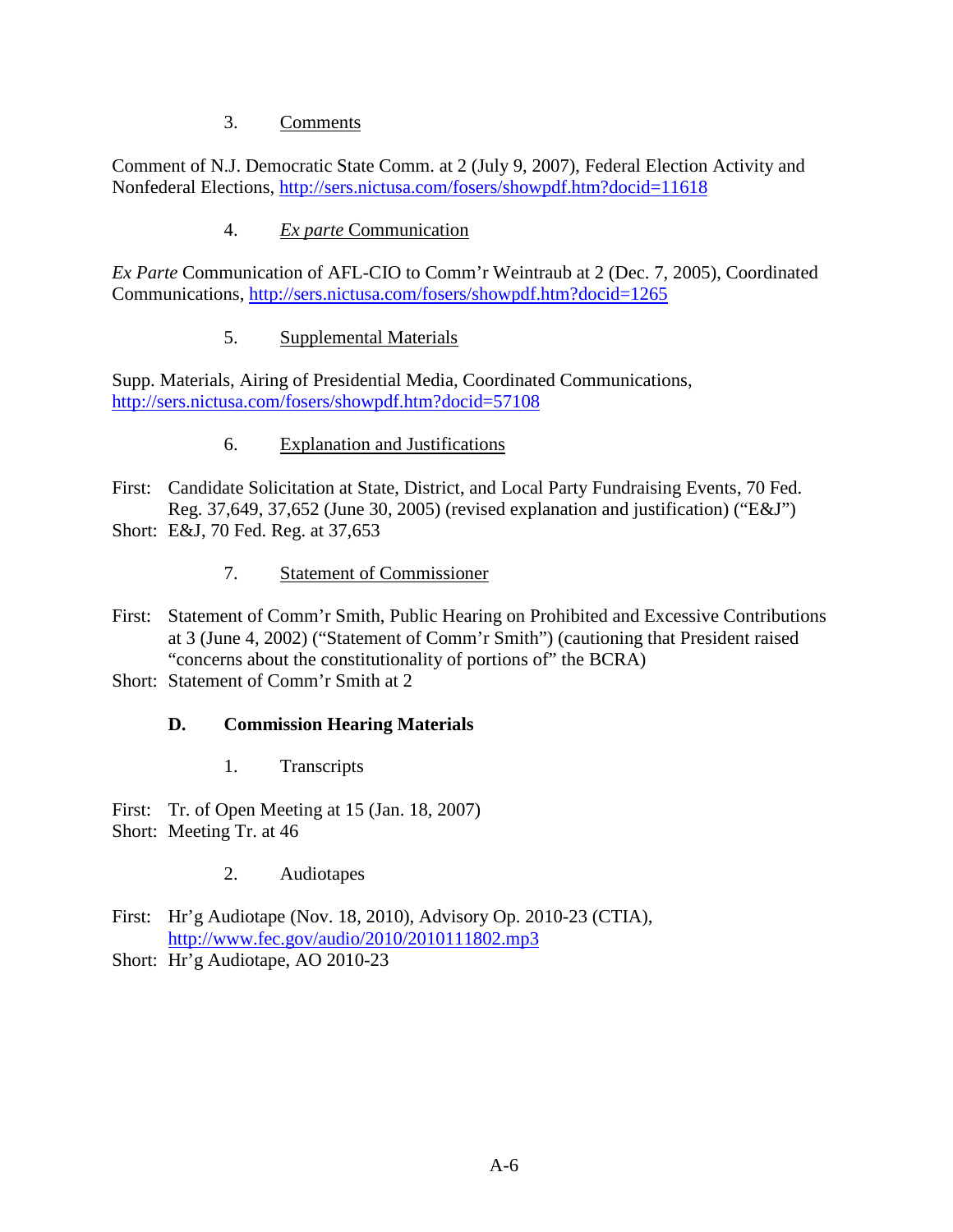#### **IV. INVESTIGATIVE MATERIALS**

#### **A. Affidavit or Declaration**

First: Scott Freda Aff. at 2 (Aug. 12, 2005) Short: Freda Aff. at 3

First: Scott Freda Decl. at 2 (Aug 12, 2005) Short: Freda Decl. at 3

#### **B. Investigative Interview Reports**

First: Report of Investigation of  $(b)(6)$  at 2 (Dec. 1, 2005) (" $(b)(6)$  ROI")<br>Short:  $(b)(6)$  ROI at 3 Short:  $(b)(6)$  ROI at 3

First: FBI FD-302 of  $(b)(6)$  at 4 (Feb. 4, 2011) (" $(b)(6)$  302") Short: (b)(6) 302 at 6

#### **C. Deposition**

First: Leland Brendsel Dep. at 22:12-:24 (June 23, 2003) Short: Brendsel Dep. at 22:12-:24

#### **D. Deposition Exhibit**

First: Government Relations Policy and Procedures Manual at 5 (Jan. 12. 2009), Leland Brendsel Dep., Ex. 5 (June 23, 2003) Short: Brendsel Dep., Ex. 5, at 5

#### **E. Produced Documents**

Confirmation of Accuracy and Receipt of Government Relations Policy and Procedures Manual at FM-FEC 005038 (July 1, 2003)

#### **F. Attachments**

Freddie Mac Vendor Payment History, Bank of Am. *Sua Sponte* Submission, Attach. 5 (Apr. 12, 2004)

#### **IV. OTHER PUBLISHED, UNPUBLISHED, AND INTERNET SOURCES**

#### **A. Newspaper**

Jerry Burris, *Awkward Campaign Bumps Could Unhinge Case's Efforts*, HONOLULU ADVERTISER, Sept. 20, 2006, at A6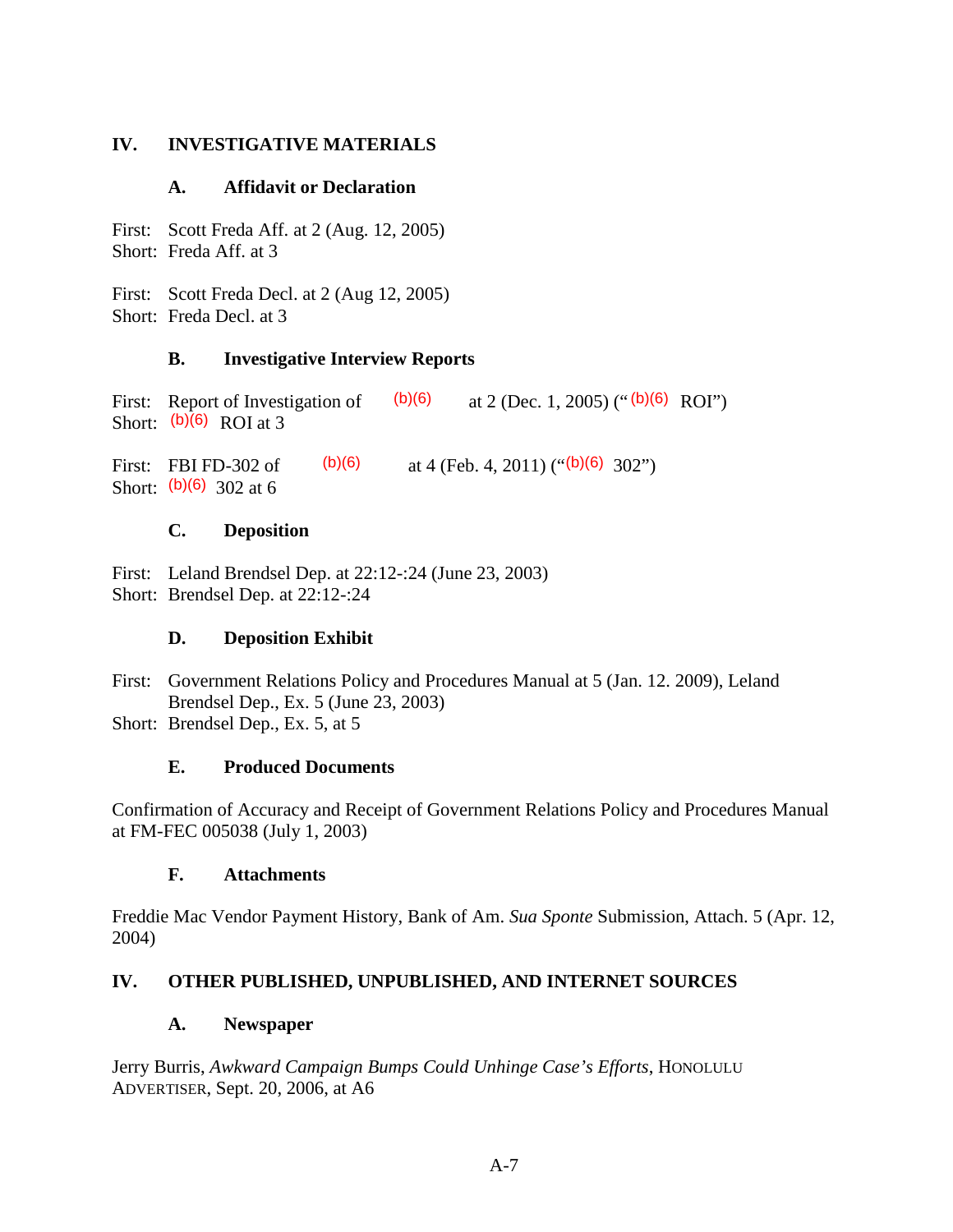David S. Cloud & Greg Jaffe, *For Bush, the Path to War with Iraq Gets More Complex*, WALL ST. J., Sept. 3, 2002, at A1

#### **B. Magazine**

Robert J. Samuelson, *A Slow Fix for the Banks*, NEWSWEEK, Feb. 18, 1991, at 55

#### **C. Online publication**

*The Republican Governors' Opinion: More on What Candidates Can, or Cannot, Do with "527s"* (Jan. 13, 2004), http://www.moresoftmoneyhardlaw.com/moresoftmoneyhardlaw/updates

Emily Bazelon, *In Defense of the New Judicial Activists*, SLATE (Aug. 9, 2010), http://www.slate.com/id/2263347/

#### **D. Letters and E-Mail**

Letter from Mary Miles, Treasurer, McCarthy for Pres., to Jeffrey S. Jordan, Supervisory Att'y, FEC (Apr. 4, 2010)

E-mail from Erica Lee, Audit Project Mgr., FEC, to Daniel A. Petalas, Assoc. Gen. Counsel, FEC (Jan. 21, 2012, 07:50 EST)

#### **E. Social Media Sources**

@jack, Comment to TWITTER (June 8, 2010, 4:53 PM), http://goo.gl/AlkHu ("At #sqdc with @crazybob for @Sowers and @Square. Come by and say hi! Local 16.")

Founding Principles, Comment to FACEBOOK (Apr. 15, 2012, 6:11 PM), http://www.facebook.com/#!/founding.principles/posts/335304553190175

Martinned, Comment to *More on Section 7 of the Torture Convention*, THE VOLOKH CONSPIRACY (Jan. 29, 2009, 11:02 AM), http://www.volokh.com/posts/1233241458.shtml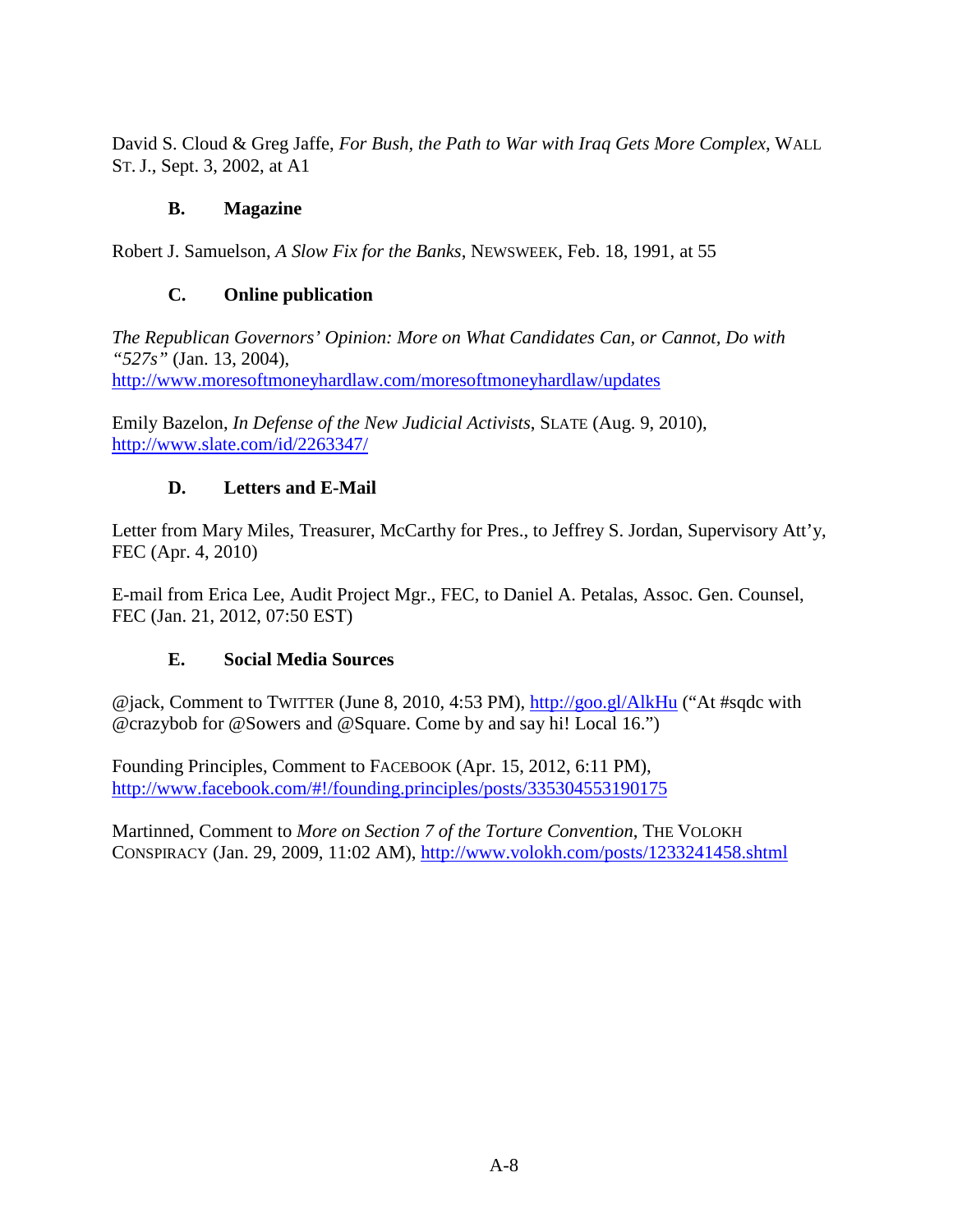#### **APPENDIX B:** USING WORD IN ENFORCEMENT DIVISION DOCUMENTS

#### **How To Apply Styles:** AaB AaBbCcDr AaBbCcDr AaBbCr AaBbCc  $A \alpha B b C c$ **Thormal** Tho Spaci... Heading 1 Heading 2 Title Subtitle ⋗ Go to the "Home" tab Styles

- ⋗ Highlight the text to which the Style will be applied;
- $\triangleright$ Under "Styles" (on the right side of the Home menu) click on the button with a down arrow (circled above) to show a list of the different types of styles.
- $\triangleright$ Click the style you want and the highlighted text will be correctly formatted.

#### **OR**

1.

- $\triangleright$ Choose the appropriate preexisting style box to apply to the selected text.
- $2.$ Pre-Formatted Enforcement Division Styles: The IT Department has created a series of styles for use in Enforcement Division documents that can be found in the Style Menu. These include the following:
	- $\triangleright$ Main Text-Enf: Use for text in the body of all reports or briefs to be submitted to the Commission.
	- $\triangleright$ Memo-Main Text-Enf: Use for the text in the body of all memoranda.
	- $\triangleright$ Footnote Text-Enf: Use for text in footnotes of all reports, briefs, or memoranda.
	- Block Quote-Enf: Use for block quotes in the body of all reports, briefs, or ⋗ memoranda. Do not use block quotes in footnote text.
	- Heading Lvl. 1-Enf (and 2, 3, 4, and 5): Use for each designated heading level.  $\triangleright$ Word should automatically number (or letter) based on the previous entries using the same heading style.